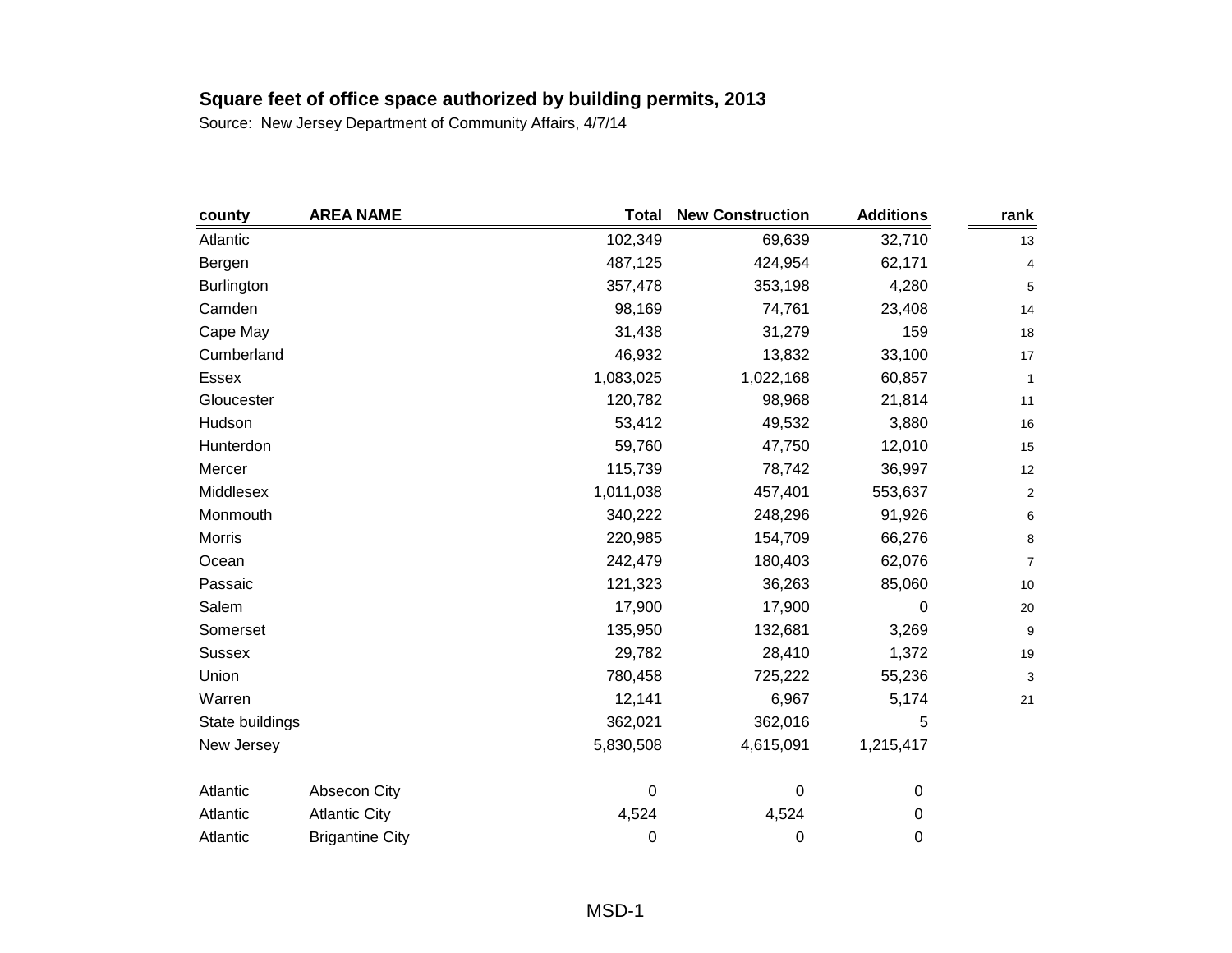| county   | <b>AREA NAME</b>            | <b>Total</b> | <b>New Construction</b> | <b>Additions</b> | rank |
|----------|-----------------------------|--------------|-------------------------|------------------|------|
| Atlantic | Buena Borough               | 0            | 0                       | 0                |      |
| Atlantic | <b>Buena Vista Township</b> | 0            | 0                       | 0                |      |
| Atlantic | Corbin City                 | 0            | 0                       | 0                |      |
| Atlantic | Egg Harbor City             | 0            | 0                       | 0                |      |
| Atlantic | Egg Harbor Township         | 32,470       | 1,440                   | 31,030           |      |
| Atlantic | <b>Estell Manor City</b>    | 0            | 0                       | 0                |      |
| Atlantic | Folsom Borough              | 0            | 0                       | 0                |      |
| Atlantic | Galloway Township           | 1,200        | 1,200                   | 0                |      |
| Atlantic | Hamilton Township           | 42,475       | 42,475                  | 0                |      |
| Atlantic | Hammonton Town              | 0            | 0                       | 0                |      |
| Atlantic | Linwood City                | 0            | 0                       | 0                |      |
| Atlantic | Longport Borough            | 0            | 0                       | 0                |      |
| Atlantic | Margate City                | 600          | 0                       | 600              |      |
| Atlantic | Mullica Township            | 0            | 0                       | 0                |      |
| Atlantic | Northfield City             | 0            | 0                       | 0                |      |
| Atlantic | Pleasantville City          | 0            | 0                       | 0                |      |
| Atlantic | Port Republic City          | 0            | 0                       | 0                |      |
| Atlantic | Somers Point City           | 20,000       | 20,000                  | 0                |      |
| Atlantic | <b>Ventnor City</b>         | 0            | 0                       | 0                |      |
| Atlantic | <b>Weymouth Township</b>    | 1,080        | 0                       | 1,080            |      |
| Bergen   | Allendale Borough           | 0            | 0                       | 0                |      |
| Bergen   | Alpine Borough              | 0            | 0                       | 0                |      |
| Bergen   | Bergenfield Borough         | 3,485        | 3,485                   | 0                |      |
| Bergen   | Bogota Borough              | 0            | 0                       | 0                |      |
| Bergen   | Carlstadt Borough           | 0            | 0                       | 0                |      |
| Bergen   | Cliffside Park Borough      | 0            | 0                       | 0                |      |
| Bergen   | Closter Borough             | 0            | 0                       | 0                |      |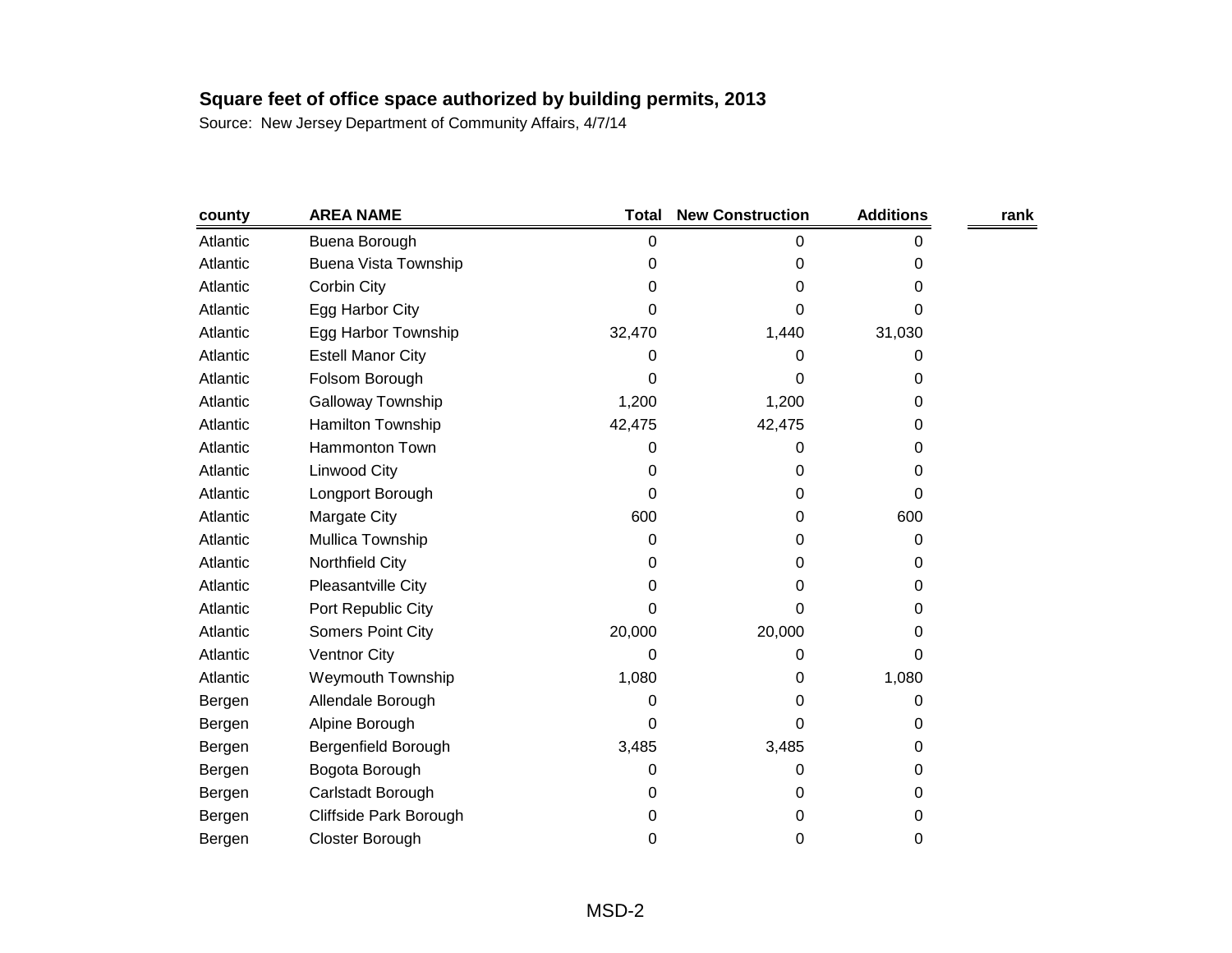| county | <b>AREA NAME</b>          | <b>Total</b> | <b>New Construction</b> | <b>Additions</b> | rank |
|--------|---------------------------|--------------|-------------------------|------------------|------|
| Bergen | Cresskill Borough         | 0            | 0                       | 0                |      |
| Bergen | Demarest Borough          | 0            | 0                       | 0                |      |
| Bergen | Dumont Borough            | 0            | 0                       | 0                |      |
| Bergen | Elmwood Park Borough      | 10,370       | 10,370                  | 0                |      |
| Bergen | East Rutherford Borough   | 1,404        | 0                       | 1,404            |      |
| Bergen | Edgewater Borough         | 0            | 0                       | 0                |      |
| Bergen | <b>Emerson Borough</b>    | 0            | 0                       | 0                |      |
| Bergen | Englewood City            | 5,608        | 0                       | 5,608            |      |
| Bergen | Englewood Cliffs Borough  | 0            | 0                       | 0                |      |
| Bergen | Fair Lawn Borough         | 6,632        | 0                       | 6,632            |      |
| Bergen | Fairview Borough          | 1,370        | 0                       | 1,370            |      |
| Bergen | Fort Lee Borough          | 0            | 0                       | 0                |      |
| Bergen | Franklin Lakes Borough    | 3,419        | 3,419                   | 0                |      |
| Bergen | <b>Garfield City</b>      | 450          | 0                       | 450              |      |
| Bergen | Glen Rock Borough         | 0            | 0                       | 0                |      |
| Bergen | <b>Hackensack City</b>    | 7,103        | 6,600                   | 503              |      |
| Bergen | Harrington Park Borough   | 0            | 0                       | 0                |      |
| Bergen | Hasbrouck Heights Borough | 0            | 0                       | 0                |      |
| Bergen | Haworth Borough           | 0            | 0                       | 0                |      |
| Bergen | Hillsdale Borough         | 0            | 0                       | 0                |      |
| Bergen | Ho-Ho-Kus Borough         | 0            | 0                       | 0                |      |
| Bergen | Leonia Borough            | 0            | 0                       | 0                |      |
| Bergen | Little Ferry Borough      | 0            | 0                       | 0                |      |
| Bergen | Lodi Borough              | 44,390       | 43,781                  | 609              |      |
| Bergen | Lyndhurst Township        | 1,800        | 1,800                   | 0                |      |
| Bergen | Mahwah Township           | 50,501       | 50,501                  | 0                |      |
| Bergen | Maywood Borough           | 113,484      | 113,355                 | 129              |      |
|        |                           |              |                         |                  |      |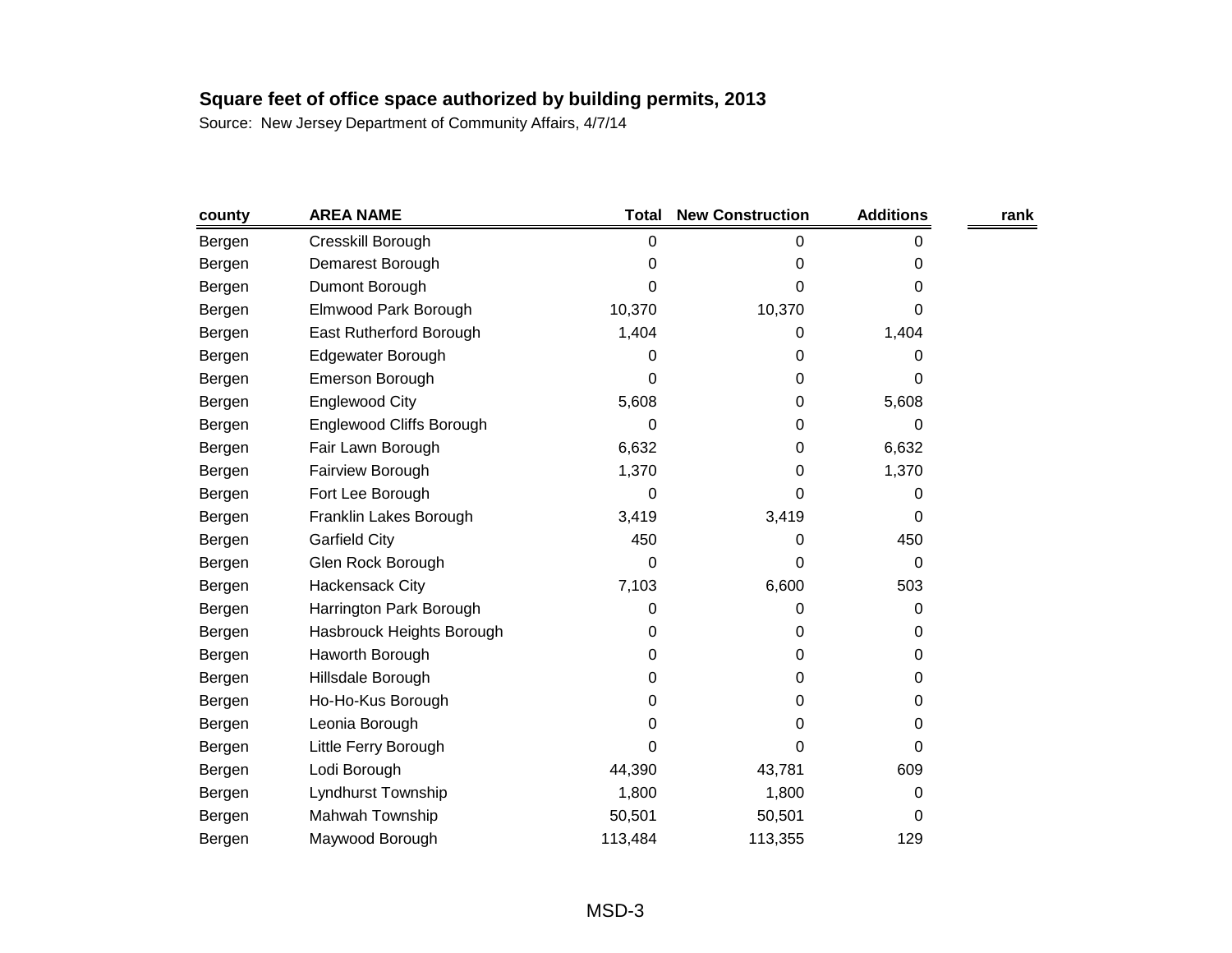| county | <b>AREA NAME</b>        | <b>Total</b> | <b>New Construction</b> | <b>Additions</b> | rank |
|--------|-------------------------|--------------|-------------------------|------------------|------|
| Bergen | Midland Park Borough    | 0            | 0                       | Ω                |      |
| Bergen | Montvale Borough        | 0            | 0                       | 0                |      |
| Bergen | Moonachie Borough       | 0            | 0                       | 0                |      |
| Bergen | New Milford Borough     | 0            | 0                       | 0                |      |
| Bergen | North Arlington Borough | 0            | 0                       | 0                |      |
| Bergen | Northvale Borough       | 0            | 0                       | 0                |      |
| Bergen | Norwood Borough         | 0            | 0                       | 0                |      |
| Bergen | Oakland Borough         | 15,576       | 0                       | 15,576           |      |
| Bergen | Old Tappan Borough      | 0            | 0                       | O                |      |
| Bergen | Oradell Borough         | 0            | 0                       | 0                |      |
| Bergen | Palisades Park Borough  | 0            | 0                       | 0                |      |
| Bergen | Paramus Borough         | 68,040       | 68,040                  | 0                |      |
| Bergen | Park Ridge Borough      | 0            | 0                       | 0                |      |
| Bergen | Ramsey Borough          | 71,954       | 47,466                  | 24,488           |      |
| Bergen | Ridgefield Borough      | 0            | 0                       | 0                |      |
| Bergen | Ridgefield Park Village | 5,664        | 5,664                   | 0                |      |
| Bergen | Ridgewood Village       | 2,285        | 2,285                   | 0                |      |
| Bergen | River Edge Borough      | 52,351       | 52,351                  | 0                |      |
| Bergen | River Vale Township     | 0            | 0                       | 0                |      |
| Bergen | Rochelle Park Township  | 0            | 0                       | 0                |      |
| Bergen | Rockleigh Borough       | 0            | 0                       | 0                |      |
| Bergen | Rutherford Borough      | 220          | 220                     | 0                |      |
| Bergen | Saddle Brook Township   | 10,332       | 10,332                  | 0                |      |
| Bergen | Saddle River Borough    | 0            | 0                       | 0                |      |
| Bergen | South Hackensack Twp    | 3            | 3                       | 0                |      |
| Bergen | <b>Teaneck Township</b> | 4,470        | 0                       | 4,470            |      |
| Bergen | <b>Tenafly Borough</b>  | 0            | 0                       | 0                |      |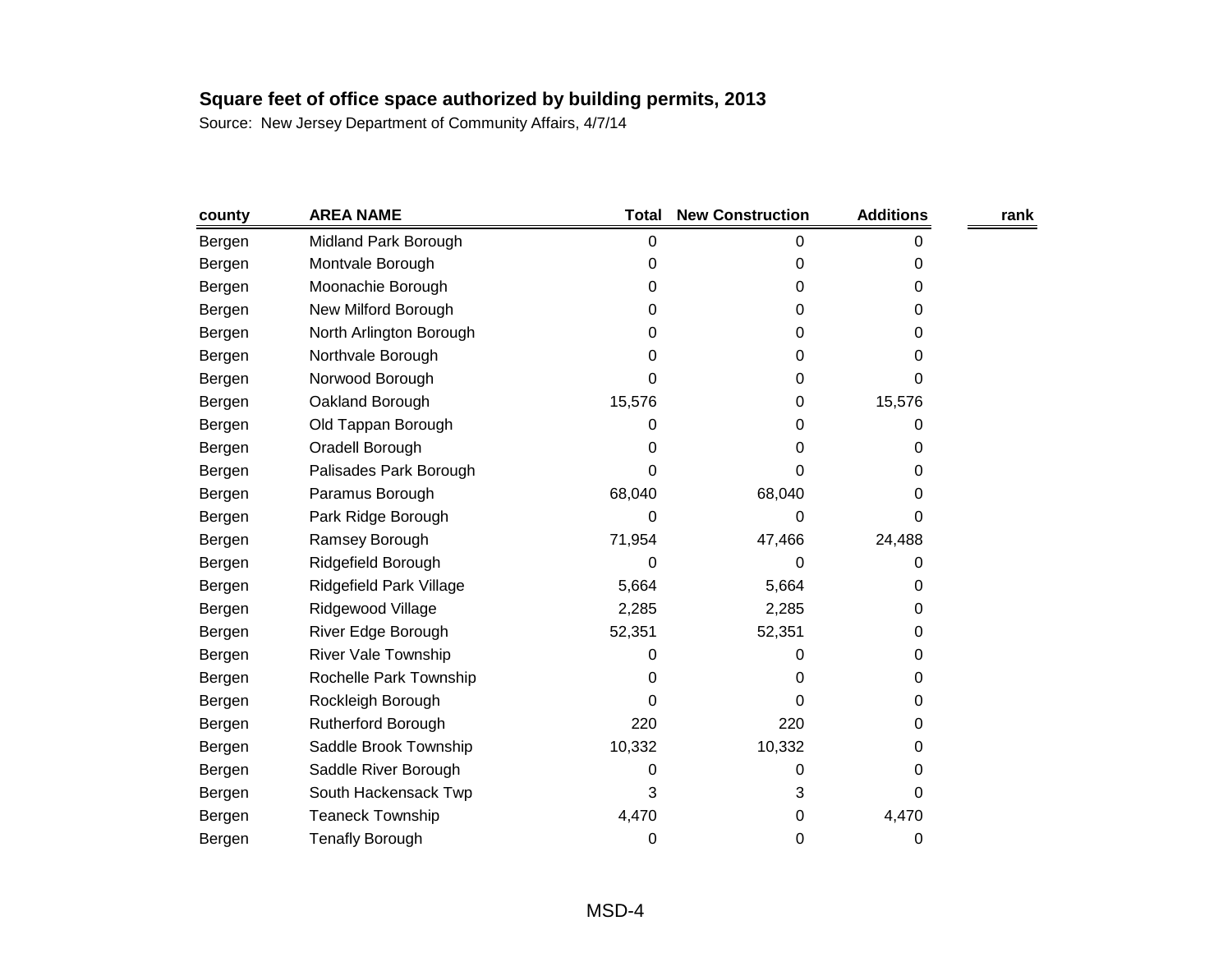| county            | <b>AREA NAME</b>               | <b>Total</b> | <b>New Construction</b> | <b>Additions</b> | rank |
|-------------------|--------------------------------|--------------|-------------------------|------------------|------|
| Bergen            | Teterboro Borough              | 0            | 0                       | 0                |      |
| Bergen            | Upper Saddle River Borough     | 0            | 0                       | 0                |      |
| Bergen            | <b>Waldwick Borough</b>        | 2,132        | 2,132                   | 0                |      |
| Bergen            | <b>Wallington Borough</b>      | 932          | 0                       | 932              |      |
| Bergen            | Washington Township            | 0            | 0                       | 0                |      |
| Bergen            | Westwood Borough               | 0            | 0                       | 0                |      |
| Bergen            | <b>Woodcliff Lake Borough</b>  | 0            | 0                       | 0                |      |
| Bergen            | Wood-Ridge Borough             | 3,150        | 3,150                   | 0                |      |
| Bergen            | <b>Wyckoff Township</b>        | 0            | 0                       | 0                |      |
| <b>Burlington</b> | <b>Bass River Township</b>     | 0            | 0                       | 0                |      |
| <b>Burlington</b> | <b>Beverly City</b>            | 0            | 0                       | 0                |      |
| <b>Burlington</b> | <b>Bordentown City</b>         | 0            | 0                       | 0                |      |
| <b>Burlington</b> | Bordentown Township            | 75,589       | 75,589                  | 0                |      |
| <b>Burlington</b> | <b>Burlington City</b>         | 0            | 0                       | 0                |      |
| <b>Burlington</b> | <b>Burlington Township</b>     | 1,200        | 0                       | 1,200            |      |
| <b>Burlington</b> | <b>Chesterfield Township</b>   | 0            | 0                       | 0                |      |
| <b>Burlington</b> | Cinnaminson Township           | 0            | 0                       | 0                |      |
| <b>Burlington</b> | Delanco Township               | 0            | 0                       | 0                |      |
| <b>Burlington</b> | Delran Township                | 0            | 0                       | 0                |      |
| <b>Burlington</b> | Eastampton Township            | 0            | 0                       | 0                |      |
| <b>Burlington</b> | <b>Edgewater Park Township</b> | 0            | 0                       | 0                |      |
| <b>Burlington</b> | Evesham Township               | 11,001       | 11,001                  | 0                |      |
| <b>Burlington</b> | Fieldsboro Borough             | 0            | 0                       | 0                |      |
| <b>Burlington</b> | Florence Township              | 218,425      | 218,425                 | 0                |      |
| <b>Burlington</b> | Hainesport Township            | 0            | 0                       | 0                |      |
| <b>Burlington</b> | Lumberton Township             | 0            | 0                       | 0                |      |
| Burlington        | <b>Mansfield Township</b>      | 3,080        | 0                       | 3,080            |      |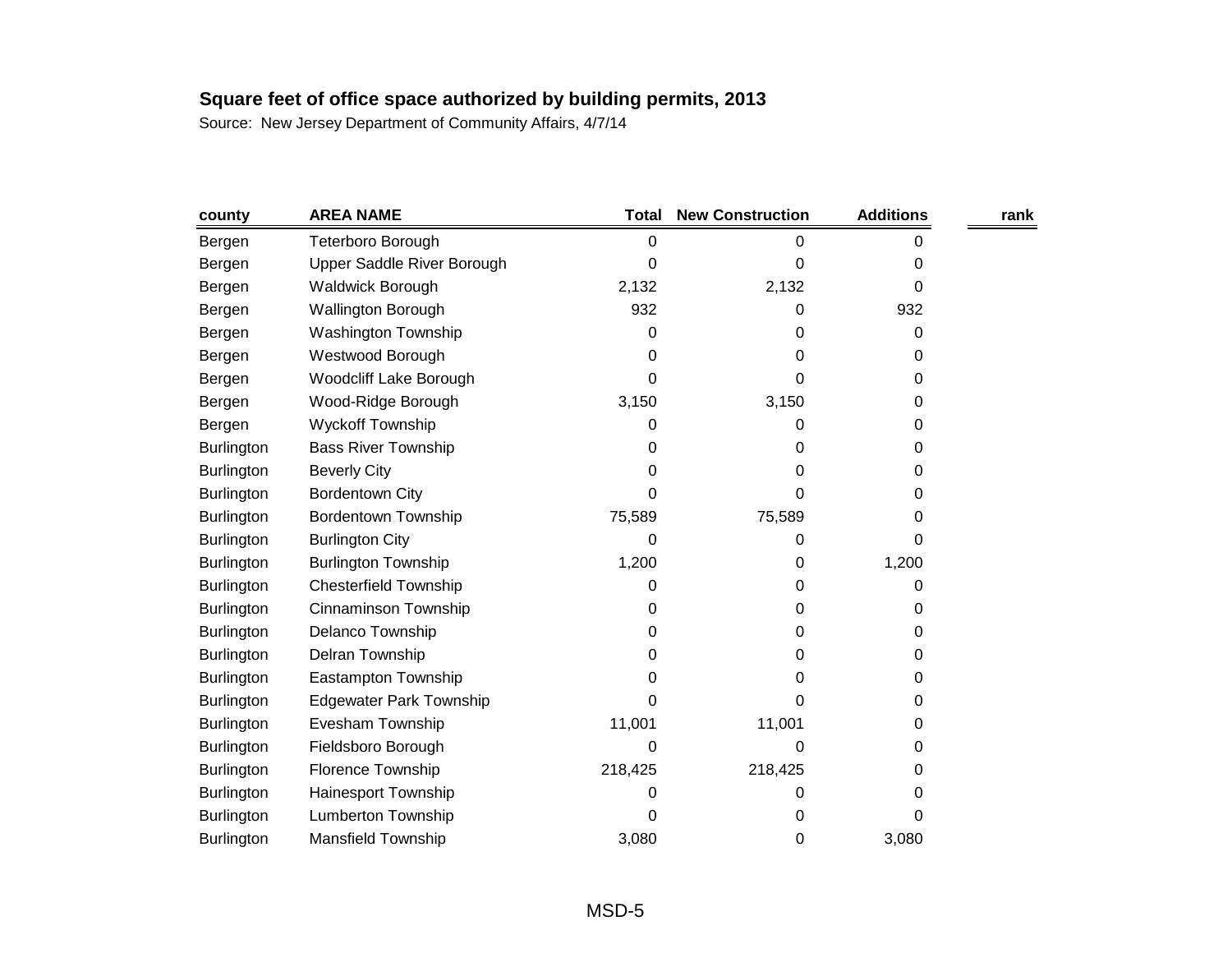| county            | <b>AREA NAME</b>           | Total  | <b>New Construction</b> | <b>Additions</b> | rank |
|-------------------|----------------------------|--------|-------------------------|------------------|------|
| Burlington        | Maple Shade Township       | 20,000 | 20,000                  | 0                |      |
| Burlington        | <b>Medford Township</b>    | 0      | 0                       | 0                |      |
| <b>Burlington</b> | Medford Lakes Borough      | 0      | 0                       | 0                |      |
| <b>Burlington</b> | Moorestown Township        | 0      | 0                       | 0                |      |
| <b>Burlington</b> | Mount Holly Township       | 4,978  | 4,978                   | 0                |      |
| <b>Burlington</b> | Mount Laurel Township      | 2,483  | 2,483                   | 0                |      |
| <b>Burlington</b> | New Hanover Township       | 0      | 0                       | 0                |      |
| <b>Burlington</b> | North Hanover Township     | 0      | 0                       | 0                |      |
| <b>Burlington</b> | Palmyra Borough            | 0      | 0                       | 0                |      |
| <b>Burlington</b> | Pemberton Borough          | 0      | 0                       | 0                |      |
| <b>Burlington</b> | Pemberton Township         | 17,221 | 17,221                  | 0                |      |
| <b>Burlington</b> | Riverside Township         | 0      | O                       | 0                |      |
| <b>Burlington</b> | <b>Riverton Borough</b>    | 0      | 0                       | 0                |      |
| <b>Burlington</b> | Shamong Township           | 0      | 0                       | 0                |      |
| <b>Burlington</b> | Southampton Township       | 0      | 0                       | 0                |      |
| Burlington        | Springfield Township       | 0      | 0                       | 0                |      |
| <b>Burlington</b> | <b>Tabernacle Township</b> | 0      | 0                       | 0                |      |
| <b>Burlington</b> | <b>Washington Township</b> | 3,501  | 3,501                   | 0                |      |
| Burlington        | <b>Westampton Township</b> | 0      | 0                       | 0                |      |
| <b>Burlington</b> | Willingboro Township       | 0      | 0                       | 0                |      |
| <b>Burlington</b> | <b>Woodland Township</b>   | 0      | 0                       | 0                |      |
| Burlington        | Wrightstown Borough        | 0      | 0                       | 0                |      |
| Camden            | Audubon Borough            | 0      | 0                       | 0                |      |
| Camden            | Audubon Park Borough       | 0      | 0                       | 0                |      |
| Camden            | Barrington Borough         | 0      | 0                       | 0                |      |
| Camden            | Bellmawr Borough           | 0      | 0                       | 0                |      |
| Camden            | Berlin Borough             | 0      | 0                       | 0                |      |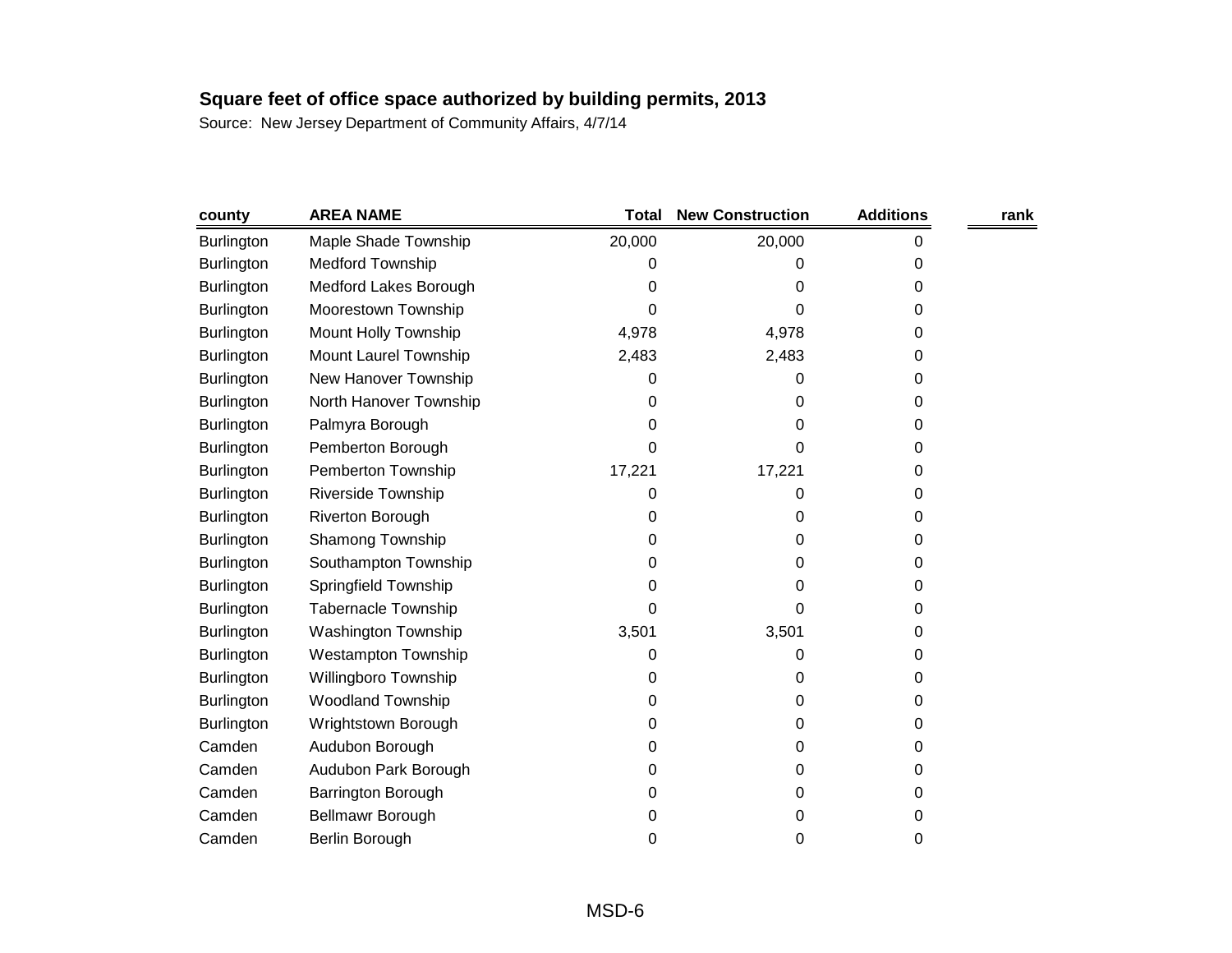| county | <b>AREA NAME</b>            | <b>Total</b> | <b>New Construction</b> | <b>Additions</b> | rank |
|--------|-----------------------------|--------------|-------------------------|------------------|------|
| Camden | <b>Berlin Township</b>      | 11,525       | 11,525                  | 0                |      |
| Camden | Brooklawn Borough           | 0            | 0                       | 0                |      |
| Camden | Camden City                 | 5,171        | 5,171                   | 0                |      |
| Camden | <b>Cherry Hill Township</b> | 11,210       | 7,397                   | 3,813            |      |
| Camden | <b>Chesilhurst Borough</b>  | 0            | 0                       | 0                |      |
| Camden | <b>Clementon Borough</b>    | 0            | 0                       | 0                |      |
| Camden | Collingswood Borough        | 27,070       | 27,070                  | 0                |      |
| Camden | Gibbsboro Borough           | 0            | 0                       | 0                |      |
| Camden | <b>Gloucester City</b>      | 2,500        | 2,500                   | 0                |      |
| Camden | <b>Gloucester Township</b>  | 0            | 0                       | 0                |      |
| Camden | Haddon Township             | 2,444        | 0                       | 2,444            |      |
| Camden | Haddonfield Borough         | 4,796        | 4,796                   | 0                |      |
| Camden | Haddon Heights Borough      | 0            | 0                       | 0                |      |
| Camden | Hi-nella Borough            | 0            | 0                       | 0                |      |
| Camden | Laurel Springs Borough      | 0            | 0                       | 0                |      |
| Camden | Lawnside Borough            | 0            | 0                       | 0                |      |
| Camden | Lindenwold Borough          | 3,000        | 3,000                   | 0                |      |
| Camden | Magnolia Borough            | 7,381        | 0                       | 7,381            |      |
| Camden | Merchantville Borough       | 0            | 0                       | 0                |      |
| Camden | Mount Ephraim Borough       | 4,292        | 4,292                   | 0                |      |
| Camden | Oaklyn Borough              | 0            | 0                       | 0                |      |
| Camden | Pennsauken Township         | 0            | 0                       | 0                |      |
| Camden | Pine Hill Borough           | 0            | 0                       | 0                |      |
| Camden | Pine Valley Borough         | 0            | 0                       | 0                |      |
| Camden | Runnemede Borough           | 11,152       | 5,638                   | 5,514            |      |
| Camden | Somerdale Borough           | 0            | 0                       | 0                |      |
| Camden | <b>Stratford Borough</b>    | 0            | 0                       | 0                |      |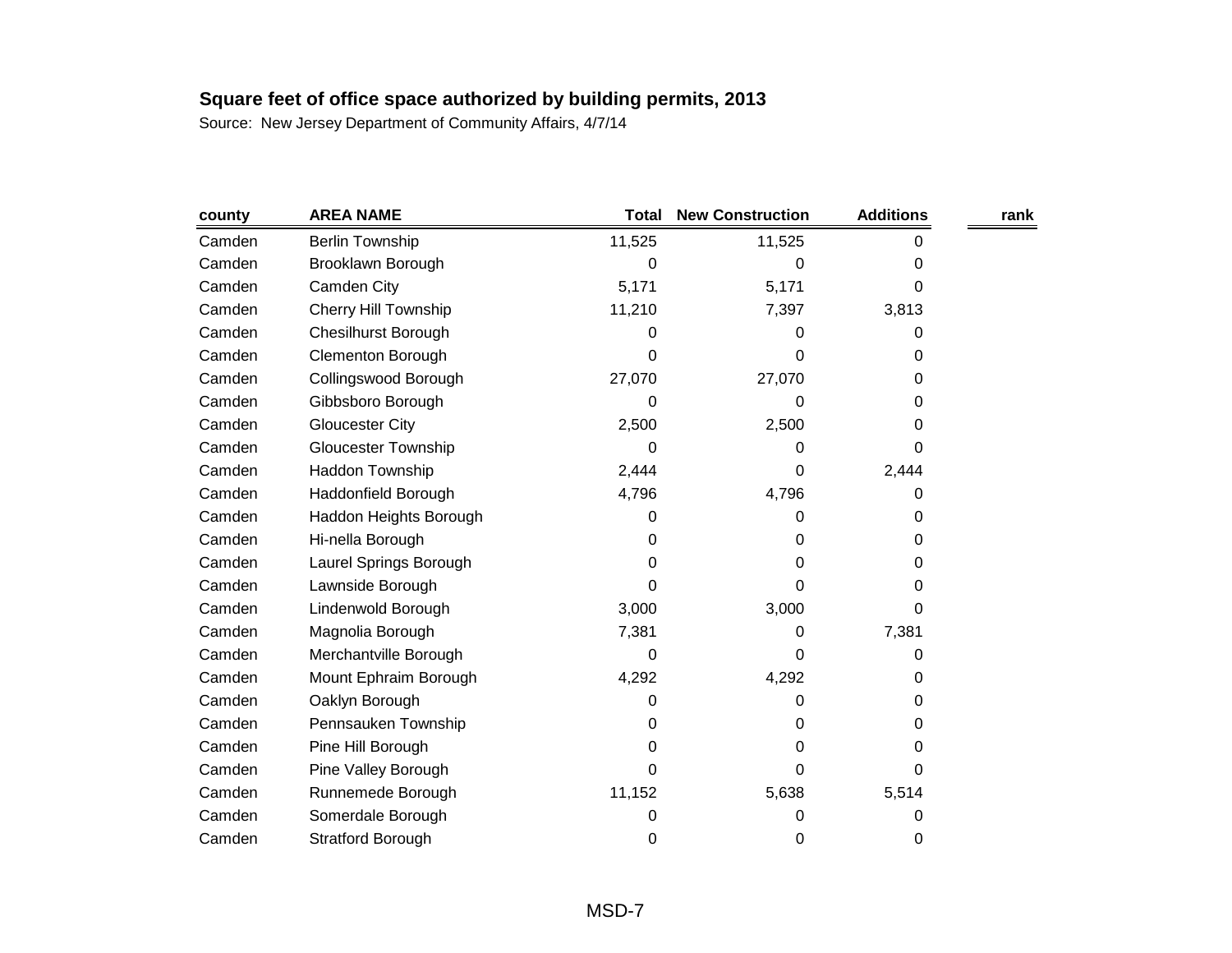| county     | <b>AREA NAME</b>           | <b>Total</b> | <b>New Construction</b> | <b>Additions</b> | rank |
|------------|----------------------------|--------------|-------------------------|------------------|------|
| Camden     | Tavistock Borough          | 0            | 0                       | 0                |      |
| Camden     | <b>Voorhees Township</b>   | 7,628        | 3,372                   | 4,256            |      |
| Camden     | <b>Waterford Township</b>  | 0            | 0                       | 0                |      |
| Camden     | <b>Winslow Township</b>    | 0            | 0                       | 0                |      |
| Camden     | Woodlynne Borough          | 0            | 0                       | 0                |      |
| Cape May   | Avalon Borough             | 0            | 0                       | 0                |      |
| Cape May   | Cape May City              | 0            | 0                       | 0                |      |
| Cape May   | Cape May Point Borough     | 0            | 0                       | 0                |      |
| Cape May   | Dennis Township            | 4,200        | 4,200                   | 0                |      |
| Cape May   | Lower Township             | 60           | 0                       | 60               |      |
| Cape May   | Middle Township            | 12,835       | 12,736                  | 99               |      |
| Cape May   | North Wildwood City        | 0            | 0                       | 0                |      |
| Cape May   | Ocean City                 | 0            | 0                       | 0                |      |
| Cape May   | Sea Isle City              | 7,479        | 7,479                   | 0                |      |
| Cape May   | Stone Harbor Borough       | 0            | 0                       | 0                |      |
| Cape May   | <b>Upper Township</b>      | 6,864        | 6,864                   | 0                |      |
| Cape May   | West Cape May Borough      | 0            | 0                       | 0                |      |
| Cape May   | West Wildwood Borough      | 0            | 0                       | 0                |      |
| Cape May   | <b>Wildwood City</b>       | 0            | 0                       | 0                |      |
| Cape May   | Wildwood Crest Borough     | 0            | 0                       | 0                |      |
| Cape May   | Woodbine Borough           | 0            | 0                       | 0                |      |
| Cumberland | <b>Bridgeton City</b>      | 0            | 0                       | 0                |      |
| Cumberland | <b>Commercial Township</b> | 9,188        | 9,188                   | 0                |      |
| Cumberland | Deerfield Township         | 0            | 0                       | 0                |      |
| Cumberland | Downe Township             | 0            | 0                       | 0                |      |
| Cumberland | <b>Fairfield Township</b>  | 0            | 0                       | 0                |      |
| Cumberland | <b>Greenwich Township</b>  | 0            | 0                       | 0                |      |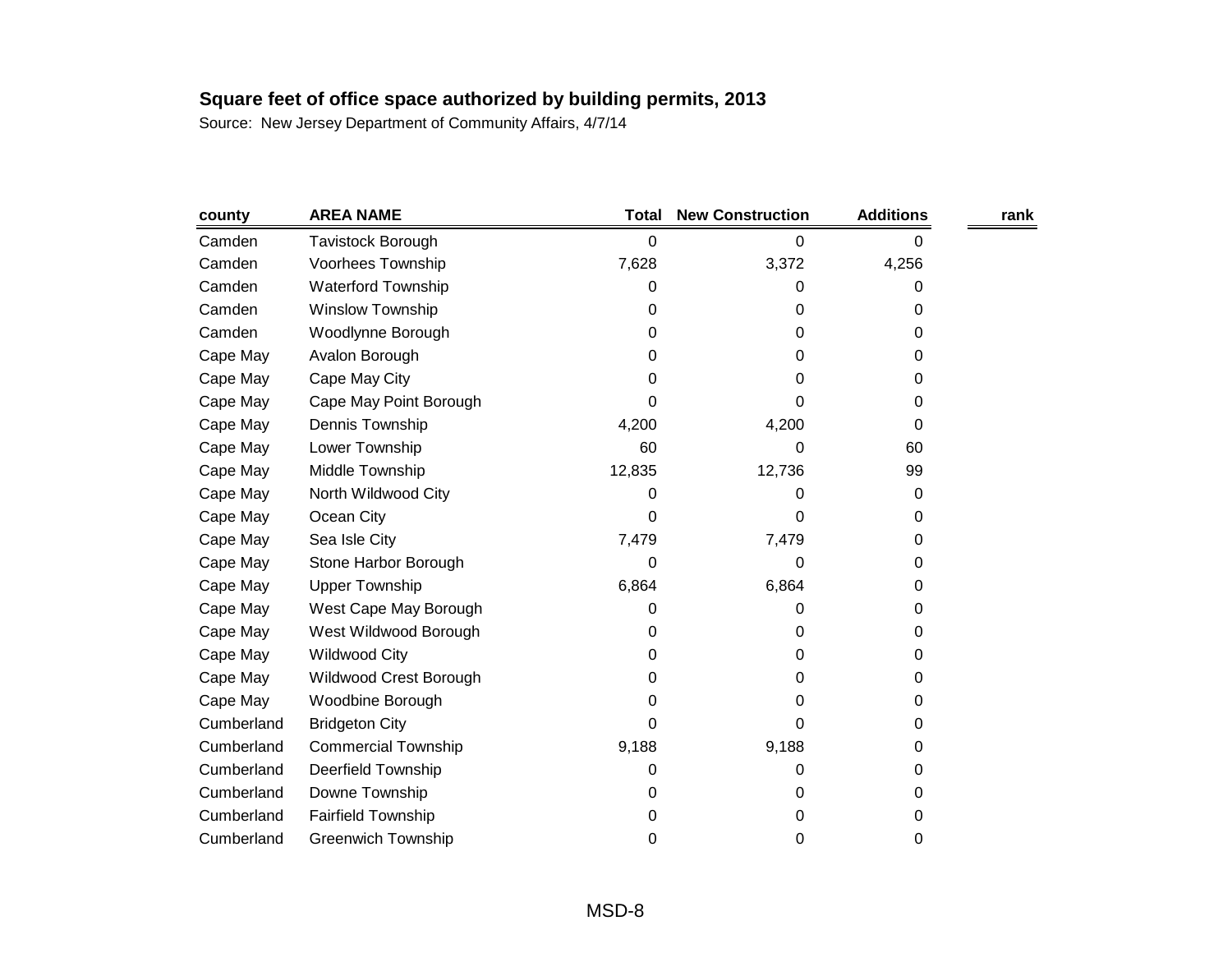| county       | <b>AREA NAME</b>                | <b>Total</b> | <b>New Construction</b> | <b>Additions</b> | rank |
|--------------|---------------------------------|--------------|-------------------------|------------------|------|
| Cumberland   | <b>Hopewell Township</b>        | 8,946        | 0                       | 8,946            |      |
| Cumberland   | Lawrence Township               | 0            | 0                       | 0                |      |
| Cumberland   | Maurice River Township          | 0            | 0                       | 0                |      |
| Cumberland   | Millville City                  | 2,880        | 2,880                   | 0                |      |
| Cumberland   | Shiloh Borough                  | 0            | 0                       | 0                |      |
| Cumberland   | <b>Stow Creek Township</b>      | 0            | 0                       | 0                |      |
| Cumberland   | <b>Upper Deerfield Township</b> | 13,272       | 0                       | 13,272           |      |
| Cumberland   | <b>Vineland City</b>            | 12,646       | 1,764                   | 10,882           |      |
| Essex        | <b>Belleville Township</b>      | 0            | 0                       | 0                |      |
| <b>Essex</b> | <b>Bloomfield Township</b>      | 465          | 0                       | 465              |      |
| Essex        | Caldwell Borough                | 0            | 0                       | 0                |      |
| Essex        | <b>Cedar Grove Township</b>     | 43,563       | 40,455                  | 3,108            |      |
| Essex        | East Orange City                | 4,031        | 3,900                   | 131              |      |
| Essex        | <b>Essex Fells Borough</b>      | 0            | 0                       | 0                |      |
| Essex        | <b>Fairfield Township</b>       | 6,752        | 6,752                   | 0                |      |
| <b>Essex</b> | Glen Ridge Borough              | 0            | 0                       | 0                |      |
| Essex        | Irvington Township              | 0            | 0                       | 0                |      |
| <b>Essex</b> | Livingston Township             | 235,241      | 189,148                 | 46,093           |      |
| Essex        | Maplewood Township              | 4,169        | 4,169                   | 0                |      |
| <b>Essex</b> | Millburn Township               | 0            | 0                       | 0                |      |
| <b>Essex</b> | Montclair Township              | 3,296        | 0                       | 3,296            |      |
| Essex        | <b>Newark City</b>              | 777,999      | 770,320                 | 7,679            |      |
| Essex        | North Caldwell Borough          | 0            | 0                       | 0                |      |
| <b>Essex</b> | Nutley Township                 | 7,509        | 7,424                   | 85               |      |
| Essex        | City of Orange Township         | 0            | 0                       | 0                |      |
| <b>Essex</b> | Roseland Borough                | 0            | 0                       | 0                |      |
| Essex        | South Orange Village            | 0            | 0                       | 0                |      |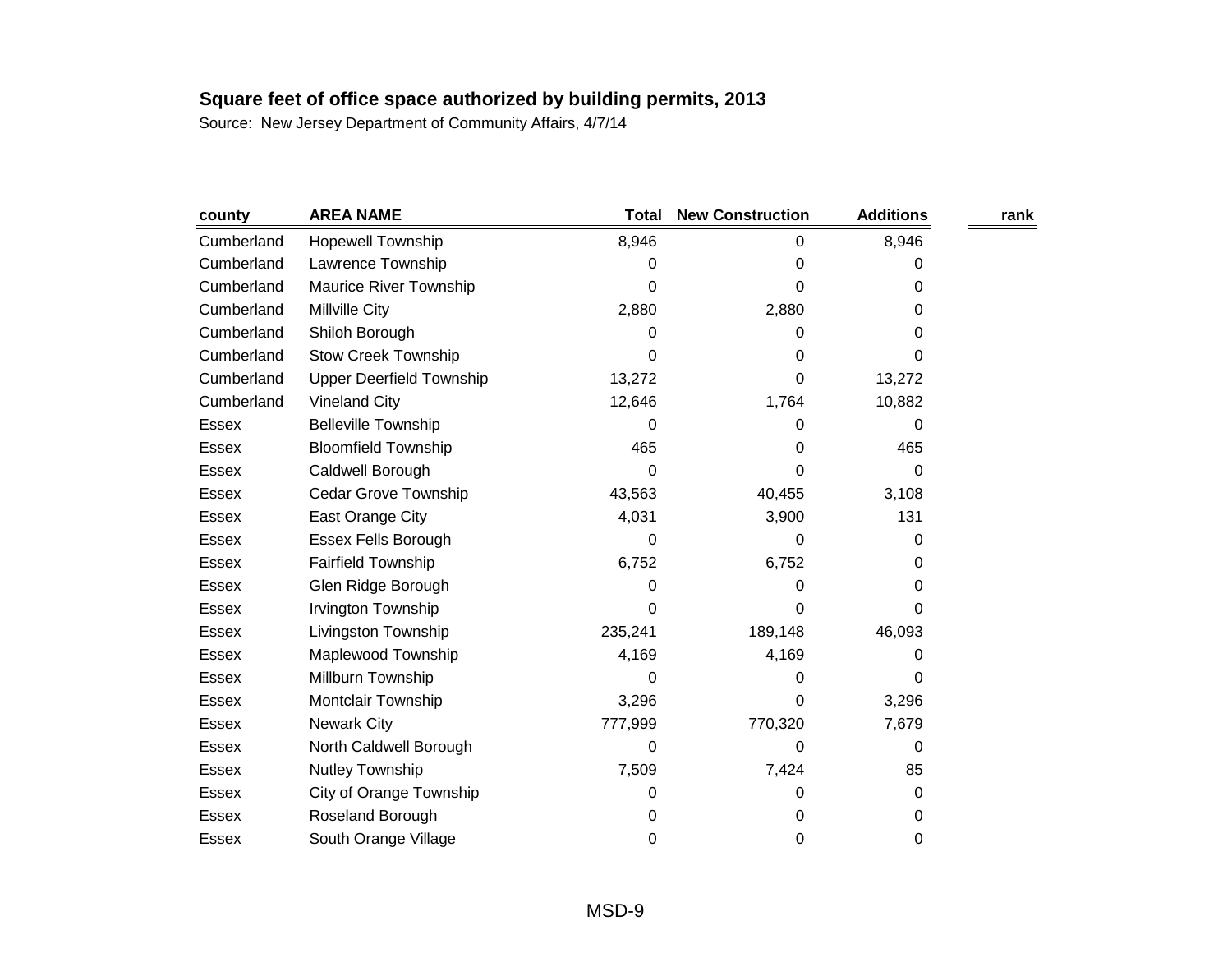| county       | <b>AREA NAME</b>          | <b>Total</b> | <b>New Construction</b> | <b>Additions</b> | rank |
|--------------|---------------------------|--------------|-------------------------|------------------|------|
| <b>Essex</b> | Verona Township           | $\Omega$     | 0                       | 0                |      |
| <b>Essex</b> | West Caldwell Township    | 0            | 0                       | 0                |      |
| Essex        | West Orange Township      | 0            | 0                       | 0                |      |
| Gloucester   | Clayton Borough           | 208          | 0                       | 208              |      |
| Gloucester   | Deptford Township         | 9,586        | 9,586                   | 0                |      |
| Gloucester   | East Greenwich Township   | 13,930       | 0                       | 13,930           |      |
| Gloucester   | <b>Elk Township</b>       | 650          | 392                     | 258              |      |
| Gloucester   | Franklin Township         | 20,236       | 20,236                  | 0                |      |
| Gloucester   | Glassboro Borough         | 0            | 0                       | 0                |      |
| Gloucester   | <b>Greenwich Township</b> | 0            | 0                       | 0                |      |
| Gloucester   | Harrison Township         | 12,944       | 12,943                  |                  |      |
| Gloucester   | Logan Township            | 1,500        | 1,500                   | 0                |      |
| Gloucester   | Mantua Township           | 2,135        | 2,135                   | 0                |      |
| Gloucester   | Monroe Township           | 20,345       | 17,120                  | 3,225            |      |
| Gloucester   | National Park Borough     | 0            | 0                       | 0                |      |
| Gloucester   | Newfield Borough          | 0            | 0                       | 0                |      |
| Gloucester   | Paulsboro Borough         | 0            | 0                       | 0                |      |
| Gloucester   | Pitman Borough            | 0            | 0                       | 0                |      |
| Gloucester   | South Harrison Township   | 0            | 0                       | 0                |      |
| Gloucester   | Swedesboro Borough        | 520          | 0                       | 520              |      |
| Gloucester   | Washington Township       | 30,161       | 26,489                  | 3,672            |      |
| Gloucester   | Wenonah Borough           | 0            | 0                       | 0                |      |
| Gloucester   | West Deptford Township    | 0            | 0                       | 0                |      |
| Gloucester   | Westville Borough         | 0            | 0                       | 0                |      |
| Gloucester   | <b>Woodbury City</b>      | 0            | 0                       | 0                |      |
| Gloucester   | Woodbury Heights Borough  | 8,567        | 8,567                   | 0                |      |
| Gloucester   | Woolwich Township         | 0            | 0                       | 0                |      |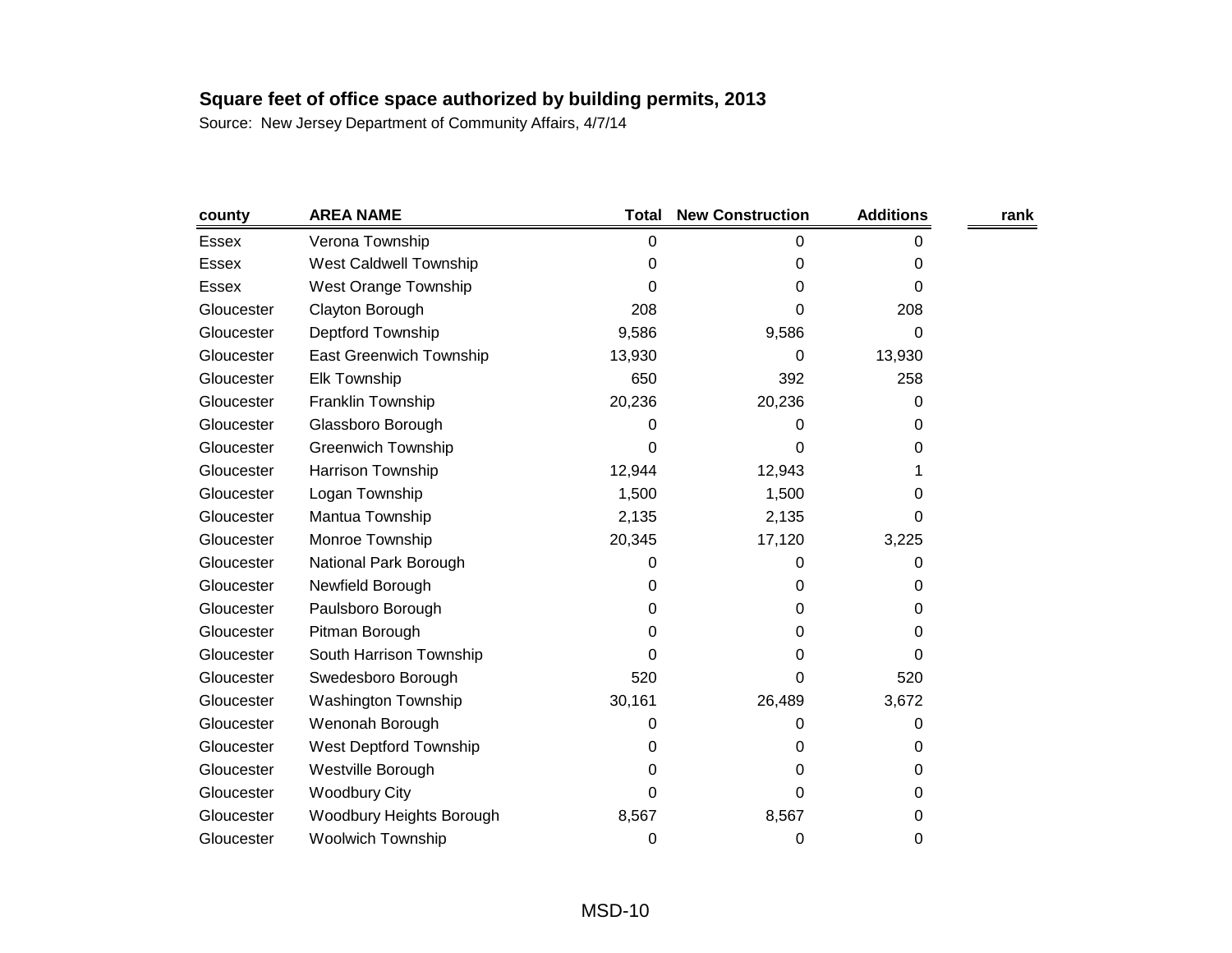| county    | <b>AREA NAME</b>          | <b>Total</b> | <b>New Construction</b> | <b>Additions</b> | rank |
|-----------|---------------------------|--------------|-------------------------|------------------|------|
| Hudson    | <b>Bayonne City</b>       | 15,400       | 15,400                  | 0                |      |
| Hudson    | East Newark Borough       | 0            | 0                       | 0                |      |
| Hudson    | Guttenberg Town           | 0            | 0                       | 0                |      |
| Hudson    | <b>Harrison Town</b>      | 0            | 0                       | 0                |      |
| Hudson    | Hoboken City              | 0            | 0                       | 0                |      |
| Hudson    | Jersey City               | 32,460       | 29,877                  | 2,583            |      |
| Hudson    | Kearny Town               | 4,742        | 4,255                   | 487              |      |
| Hudson    | North Bergen Township     | 0            | 0                       | 0                |      |
| Hudson    | Secaucus Town             | 0            | 0                       | 0                |      |
| Hudson    | <b>Union City</b>         | 20           | 0                       | 20               |      |
| Hudson    | Weehawken Township        | 0            | 0                       | $\Omega$         |      |
| Hudson    | West New York Town        | 790          | 0                       | 790              |      |
| Hunterdon | Alexandria Township       | 0            | 0                       | 0                |      |
| Hunterdon | <b>Bethlehem Township</b> | 0            | 0                       | 0                |      |
| Hunterdon | <b>Bloomsbury Borough</b> | 0            | 0                       | 0                |      |
| Hunterdon | Califon Borough           | 0            | 0                       | 0                |      |
| Hunterdon | <b>Clinton Town</b>       | 0            | 0                       | 0                |      |
| Hunterdon | <b>Clinton Township</b>   | 1,708        | 1,708                   | 0                |      |
| Hunterdon | Delaware Township         | 0            | 0                       | 0                |      |
| Hunterdon | East Amwell Township      | 0            | 0                       | 0                |      |
| Hunterdon | Flemington Borough        | 4,860        | 4,860                   | 0                |      |
| Hunterdon | Franklin Township         | 0            | 0                       | 0                |      |
| Hunterdon | Frenchtown Borough        |              | 1                       | 0                |      |
| Hunterdon | Glen Gardner Borough      | 0            | 0                       | 0                |      |
| Hunterdon | Hampton Borough           | 0            | 0                       | 0                |      |
| Hunterdon | High Bridge Borough       | 0            | 0                       | 0                |      |
| Hunterdon | <b>Holland Township</b>   | 0            | 0                       | 0                |      |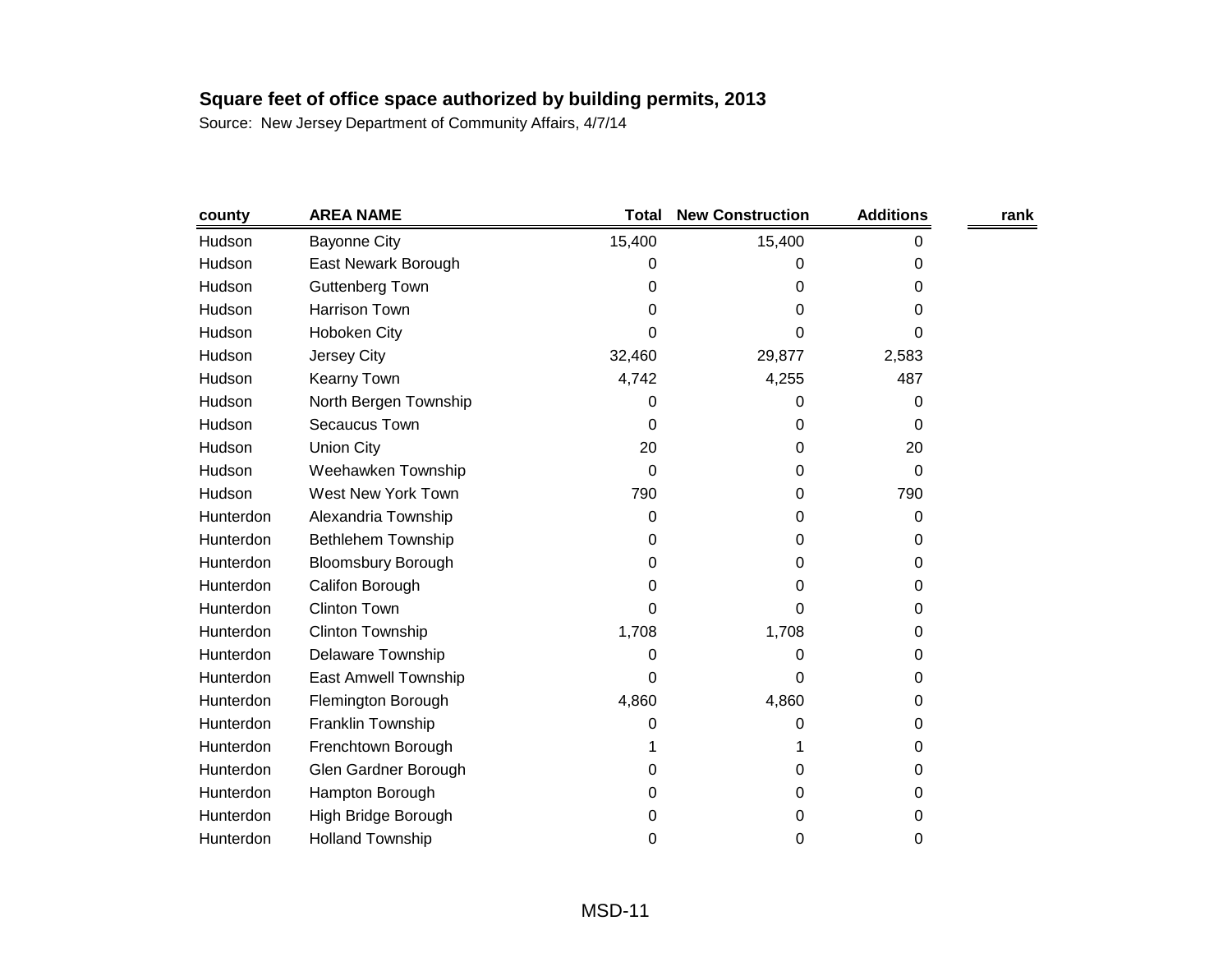| county    | <b>AREA NAME</b>              | <b>Total</b>                      | <b>New Construction</b> | <b>Additions</b> | rank |
|-----------|-------------------------------|-----------------------------------|-------------------------|------------------|------|
| Hunterdon | Kingwood Township             | 0                                 | 0                       | 0                |      |
| Hunterdon | Lambertville City             |                                   |                         | 0                |      |
| Hunterdon | Lebanon Borough               | 8,219                             | 0                       | 8,219            |      |
| Hunterdon | Lebanon Township              | 0                                 | 0                       | 0                |      |
| Hunterdon | Milford Borough               | 0                                 | 0                       | 0                |      |
| Hunterdon | Raritan Township              | 41,180                            | 41,180                  | 0                |      |
| Hunterdon | Readington Township           | 2,423                             | 0                       | 2,423            |      |
| Hunterdon | Stockton Borough              | 1,320                             | 0                       | 1,320            |      |
| Hunterdon | <b>Tewksbury Township</b>     | 0                                 | 0                       | 0                |      |
| Hunterdon | Union Township                | 48                                | 0                       | 48               |      |
| Hunterdon | <b>West Amwell Township</b>   | 0                                 | 0                       | 0                |      |
| Mercer    | East Windsor Township         | 4,179                             | 4,179                   | 0                |      |
| Mercer    | Ewing Township                | 15,286                            | 0                       | 15,286           |      |
| Mercer    | Hamilton Township             | 70,224                            | 65,550                  | 4,674            |      |
| Mercer    | <b>Hightstown Borough</b>     | 810                               | 0                       | 810              |      |
| Mercer    | Hopewell Borough              | 0                                 | 0                       | 0                |      |
| Mercer    | <b>Hopewell Township</b>      | 15,582                            | 0                       | 15,582           |      |
| Mercer    | Lawrence Township             | 2,640                             | 2,640                   | 0                |      |
| Mercer    | Pennington Borough            | 6,373                             | 6,373                   | 0                |      |
| Mercer    | Princeton Borough             | See Princeton (Consolidated 1114) |                         |                  |      |
| Mercer    | Princeton (Consolidated 1114) | 0                                 | 0                       | 0                |      |
| Mercer    | <b>Trenton City</b>           | 0                                 | 0                       | 0                |      |
| Mercer    | Robbinsville Township         | 0                                 | 0                       | 0                |      |
| Mercer    | West Windsor Township         | 645                               | 0                       | 645              |      |
| Middlesex | Carteret Borough              | 9,349                             | 9,349                   | 0                |      |
| Middlesex | Cranbury Township             | 1,420                             | 0                       | 1,420            |      |
| Middlesex | Dunellen Borough              | 12,012                            | 12,012                  | 0                |      |
|           |                               |                                   |                         |                  |      |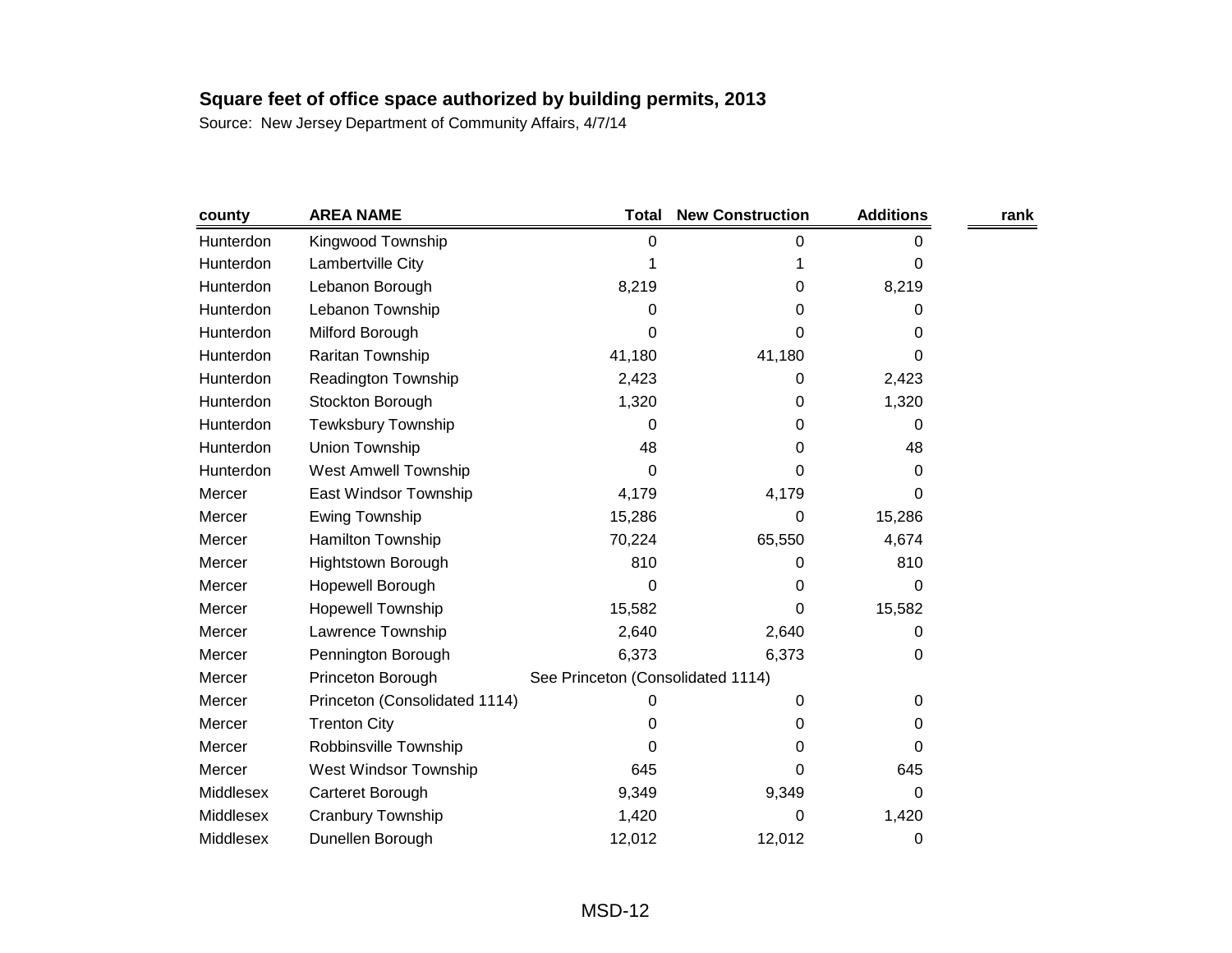| county    | <b>AREA NAME</b>               | <b>Total</b> | <b>New Construction</b> | <b>Additions</b> | rank |
|-----------|--------------------------------|--------------|-------------------------|------------------|------|
| Middlesex | <b>East Brunswick Township</b> | 0            | 0                       | 0                |      |
| Middlesex | <b>Edison Township</b>         | 28,096       | 28,096                  | 0                |      |
| Middlesex | Helmetta Borough               | 0            | Ω                       | 0                |      |
| Middlesex | <b>Highland Park Borough</b>   | 0            | 0                       | 0                |      |
| Middlesex | Jamesburg Borough              | 0            | 0                       | 0                |      |
| Middlesex | Old Bridge Township            | 47,151       | 44,550                  | 2,601            |      |
| Middlesex | Metuchen Borough               | 10,355       | 10,355                  | 0                |      |
| Middlesex | Middlesex Borough              | 0            | 0                       | 0                |      |
| Middlesex | Milltown Borough               | 0            | 0                       | 0                |      |
| Middlesex | Monroe Township                | 56,966       | 56,966                  | 0                |      |
| Middlesex | <b>New Brunswick City</b>      | 31,414       | 31,414                  | 0                |      |
| Middlesex | North Brunswick Township       | 28,540       | 28,540                  | 0                |      |
| Middlesex | Perth Amboy City               | 0            | 0                       | 0                |      |
| Middlesex | Piscataway Township            | 210,469      | 129,815                 | 80,654           |      |
| Middlesex | Plainsboro Township            | 0            | 0                       | O                |      |
| Middlesex | Sayreville Borough             | 17,914       | 17,914                  | O                |      |
| Middlesex | South Amboy City               | 0            | 0                       | 0                |      |
| Middlesex | South Brunswick Township       | 486,671      | 27,009                  | 459,662          |      |
| Middlesex | South Plainfield Borough       | 15,300       | 6,000                   | 9,300            |      |
| Middlesex | South River Borough            | 0            | 0                       | 0                |      |
| Middlesex | Spotswood Borough              | 0            | 0                       | 0                |      |
| Middlesex | Woodbridge Township            | 55,381       | 55,381                  | 0                |      |
| Monmouth  | Allenhurst Borough             | 1            |                         | 0                |      |
| Monmouth  | Allentown Borough              | 0            | 0                       | 0                |      |
| Monmouth  | <b>Asbury Park City</b>        | 0            | 0                       | 0                |      |
| Monmouth  | Atlantic Highlands Borough     | 0            | 0                       | 0                |      |
| Monmouth  | Avon-by-the-Sea Borough        | 0            | 0                       | 0                |      |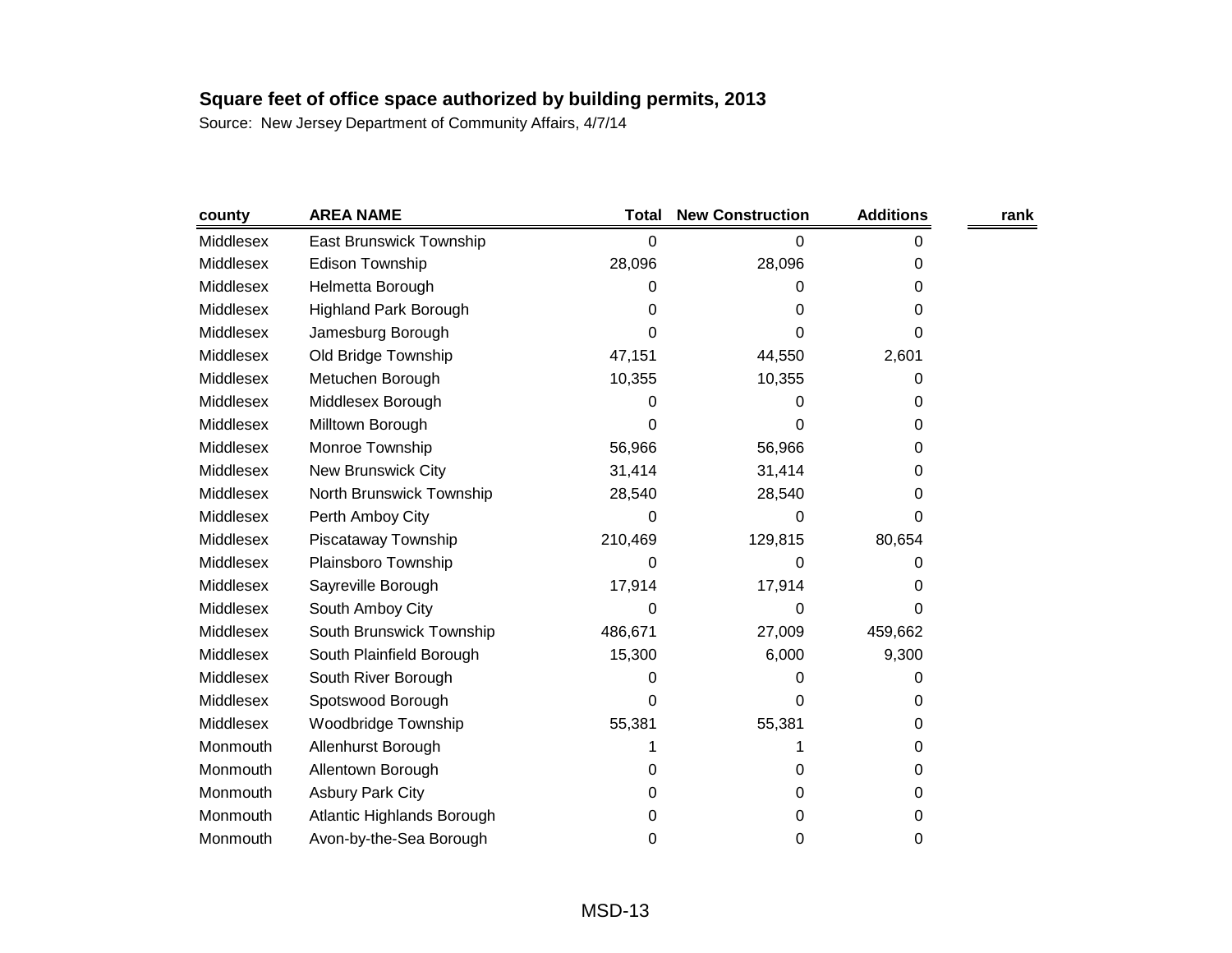| county   | <b>AREA NAME</b>             | <b>Total</b> | <b>New Construction</b> | <b>Additions</b> | rank |
|----------|------------------------------|--------------|-------------------------|------------------|------|
| Monmouth | Belmar Borough               | 0            | 0                       | 0                |      |
| Monmouth | <b>Bradley Beach Borough</b> | 0            | 0                       | 0                |      |
| Monmouth | <b>Brielle Borough</b>       | 0            | 0                       | 0                |      |
| Monmouth | <b>Colts Neck Township</b>   | 0            | 0                       | 0                |      |
| Monmouth | Deal Borough                 | 0            | 0                       | 0                |      |
| Monmouth | Eatontown Borough            | 0            | 0                       | 0                |      |
| Monmouth | Englishtown Borough          | 0            | 0                       | 0                |      |
| Monmouth | Fair Haven Borough           | 0            | 0                       | 0                |      |
| Monmouth | Farmingdale Borough          | 0            | 0                       | 0                |      |
| Monmouth | Freehold Borough             | 8,271        | 8,000                   | 271              |      |
| Monmouth | Freehold Township            | 80,519       | 72,553                  | 7,966            |      |
| Monmouth | Highlands Borough            | 0            | 0                       | 0                |      |
| Monmouth | <b>Holmdel Township</b>      | 1,500        | 0                       | 1,500            |      |
| Monmouth | <b>Howell Township</b>       | 114,285      | 106,830                 | 7,455            |      |
| Monmouth | Interlaken Borough           | 0            | 0                       | 0                |      |
| Monmouth | Keansburg Borough            | 0            | 0                       | 0                |      |
| Monmouth | Keyport Borough              | 0            | 0                       | 0                |      |
| Monmouth | Little Silver Borough        | 0            | 0                       | 0                |      |
| Monmouth | Loch Arbour Village          | 0            | 0                       | 0                |      |
| Monmouth | Long Branch City             | 9,978        | 4,830                   | 5,148            |      |
| Monmouth | Manalapan Township           | 497          | 0                       | 497              |      |
| Monmouth | Manasquan Borough            | 5,952        | 5,952                   | 0                |      |
| Monmouth | Marlboro Township            | 57,179       | 3,263                   | 53,916           |      |
| Monmouth | Matawan Borough              | 1            | 1                       | 0                |      |
| Monmouth | Aberdeen Township            | 6,319        | 6,319                   | 0                |      |
| Monmouth | Middletown Township          | 0            | 0                       | 0                |      |
| Monmouth | <b>Millstone Township</b>    | 2,449        | 2,449                   | 0                |      |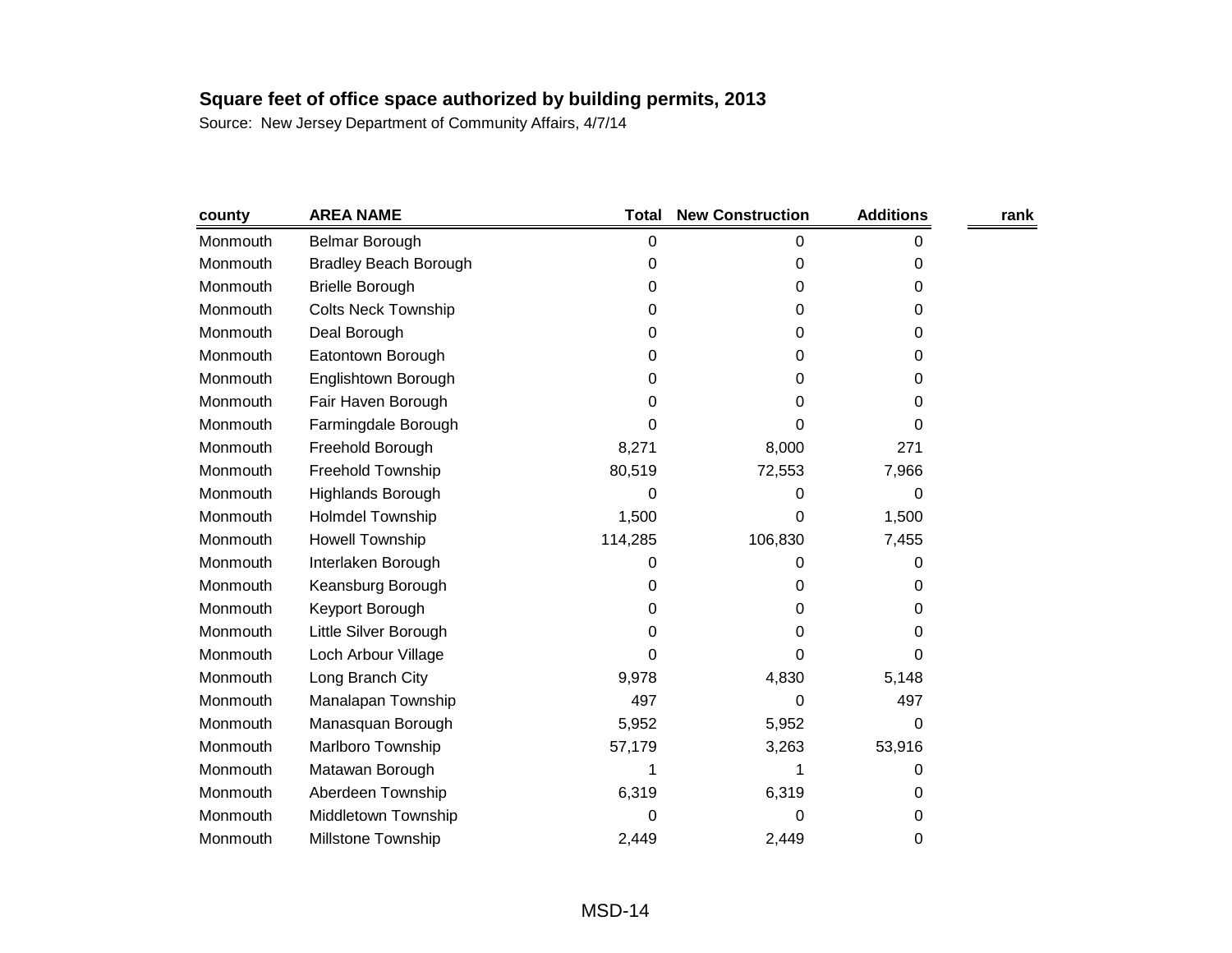| county        | <b>AREA NAME</b>               | Total  | <b>New Construction</b> | <b>Additions</b> | rank |
|---------------|--------------------------------|--------|-------------------------|------------------|------|
| Monmouth      | Monmouth Beach Borough         | 0      | 0                       | 0                |      |
| Monmouth      | Neptune Township               | 7,904  | 7,904                   | 0                |      |
| Monmouth      | Neptune City Borough           | 0      | 0                       | 0                |      |
| Monmouth      | <b>Tinton Falls Borough</b>    | 0      | 0                       | 0                |      |
| Monmouth      | Ocean Township                 | 1,085  | 0                       | 1,085            |      |
| Monmouth      | Oceanport Borough              | 0      | 0                       | 0                |      |
| Monmouth      | <b>Hazlet Township</b>         | 7,111  | 0                       | 7,111            |      |
| Monmouth      | Red Bank Borough               | 4,147  | 0                       | 4,147            |      |
| Monmouth      | Roosevelt Borough              | 0      | 0                       | 0                |      |
| Monmouth      | Rumson Borough                 | 302    | 0                       | 302              |      |
| Monmouth      | Sea Bright Borough             | 0      | 0                       | 0                |      |
| Monmouth      | Sea Girt Borough               | 0      | 0                       | 0                |      |
| Monmouth      | Shrewsbury Borough             | 0      | 0                       | 0                |      |
| Monmouth      | Shrewsbury Township            | 0      | 0                       | 0                |      |
| Monmouth      | Lake Como Borough              | 0      | 0                       | 0                |      |
| Monmouth      | Spring Lake Borough            | 0      | 0                       | 0                |      |
| Monmouth      | Spring Lake Heights Boro       | 3,263  | 3,263                   | 0                |      |
| Monmouth      | Union Beach Borough            | 0      | 0                       | 0                |      |
| Monmouth      | <b>Upper Freehold Township</b> | 961    |                         | 960              |      |
| Monmouth      | Wall Township                  | 28,380 | 26,812                  | 1,568            |      |
| Monmouth      | West Long Branch Borough       | 118    | 118                     | 0                |      |
| <b>Morris</b> | <b>Boonton Town</b>            | 0      | 0                       | 0                |      |
| <b>Morris</b> | <b>Boonton Township</b>        | 0      | 0                       | 0                |      |
| <b>Morris</b> | <b>Butler Borough</b>          | 0      | 0                       | 0                |      |
| <b>Morris</b> | Chatham Borough                | 2,818  | 0                       | 2,818            |      |
| <b>Morris</b> | Chatham Township               | 0      | 0                       | 0                |      |
| Morris        | Chester Borough                | 0      | 0                       | 0                |      |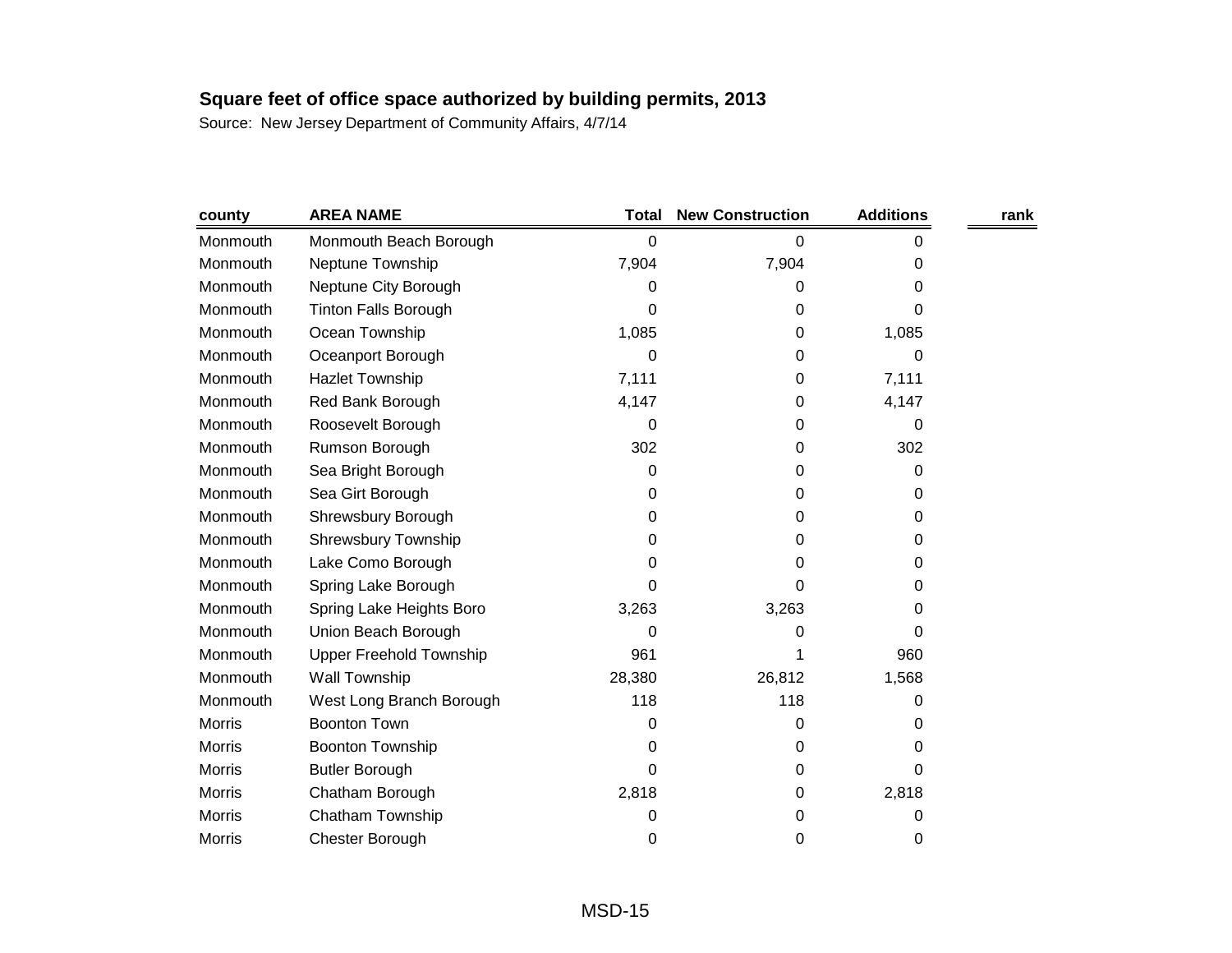| county        | <b>AREA NAME</b>          | <b>Total</b> | <b>New Construction</b> | <b>Additions</b> | rank |
|---------------|---------------------------|--------------|-------------------------|------------------|------|
| <b>Morris</b> | <b>Chester Township</b>   | 154          | 0                       | 154              |      |
| <b>Morris</b> | Denville Township         | 6,912        | 0                       | 6,912            |      |
| <b>Morris</b> | Dover Town                | 0            | 0                       | 0                |      |
| <b>Morris</b> | East Hanover Township     | 20,353       | 20,353                  | 0                |      |
| <b>Morris</b> | Florham Park Borough      | 90,939       | 87,569                  | 3,370            |      |
| <b>Morris</b> | Hanover Township          | 24           | 24                      | 0                |      |
| <b>Morris</b> | Harding Township          | 0            | 0                       | 0                |      |
| <b>Morris</b> | Jefferson Township        | 16,887       | 15,751                  | 1,136            |      |
| <b>Morris</b> | Kinnelon Borough          | 0            | 0                       | 0                |      |
| <b>Morris</b> | Lincoln Park Borough      | 1,700        | 0                       | 1,700            |      |
| <b>Morris</b> | Madison Borough           | 19,350       | 19,350                  | 0                |      |
| Morris        | Mendham Borough           | 0            | 0                       | 0                |      |
| <b>Morris</b> | Mendham Township          | 0            | 0                       | 0                |      |
| <b>Morris</b> | Mine Hill Township        | 0            | 0                       | 0                |      |
| <b>Morris</b> | Montville Township        | 0            | 0                       | 0                |      |
| <b>Morris</b> | Morris Township           | 6,727        | 0                       | 6,727            |      |
| <b>Morris</b> | Morris Plains Borough     | 0            | 0                       | 0                |      |
| <b>Morris</b> | Morristown Town           | 9,186        | 8,153                   | 1,033            |      |
| <b>Morris</b> | Mountain Lakes Borough    | 0            | 0                       | 0                |      |
| <b>Morris</b> | Mount Arlington Borough   | 0            | 0                       | 0                |      |
| <b>Morris</b> | Mount Olive Township      | 0            | 0                       | 0                |      |
| <b>Morris</b> | Netcong Borough           | 0            | 0                       | 0                |      |
| <b>Morris</b> | Parsippany-Troy Hills Twp | 22,026       | 1,109                   | 20,917           |      |
| <b>Morris</b> | Long Hill Township        | 0            | 0                       | 0                |      |
| <b>Morris</b> | Pequannock Township       | 20,195       | 0                       | 20,195           |      |
| <b>Morris</b> | Randolph Township         | 0            | 0                       | 0                |      |
| <b>Morris</b> | Riverdale Borough         | 0            | 0                       | 0                |      |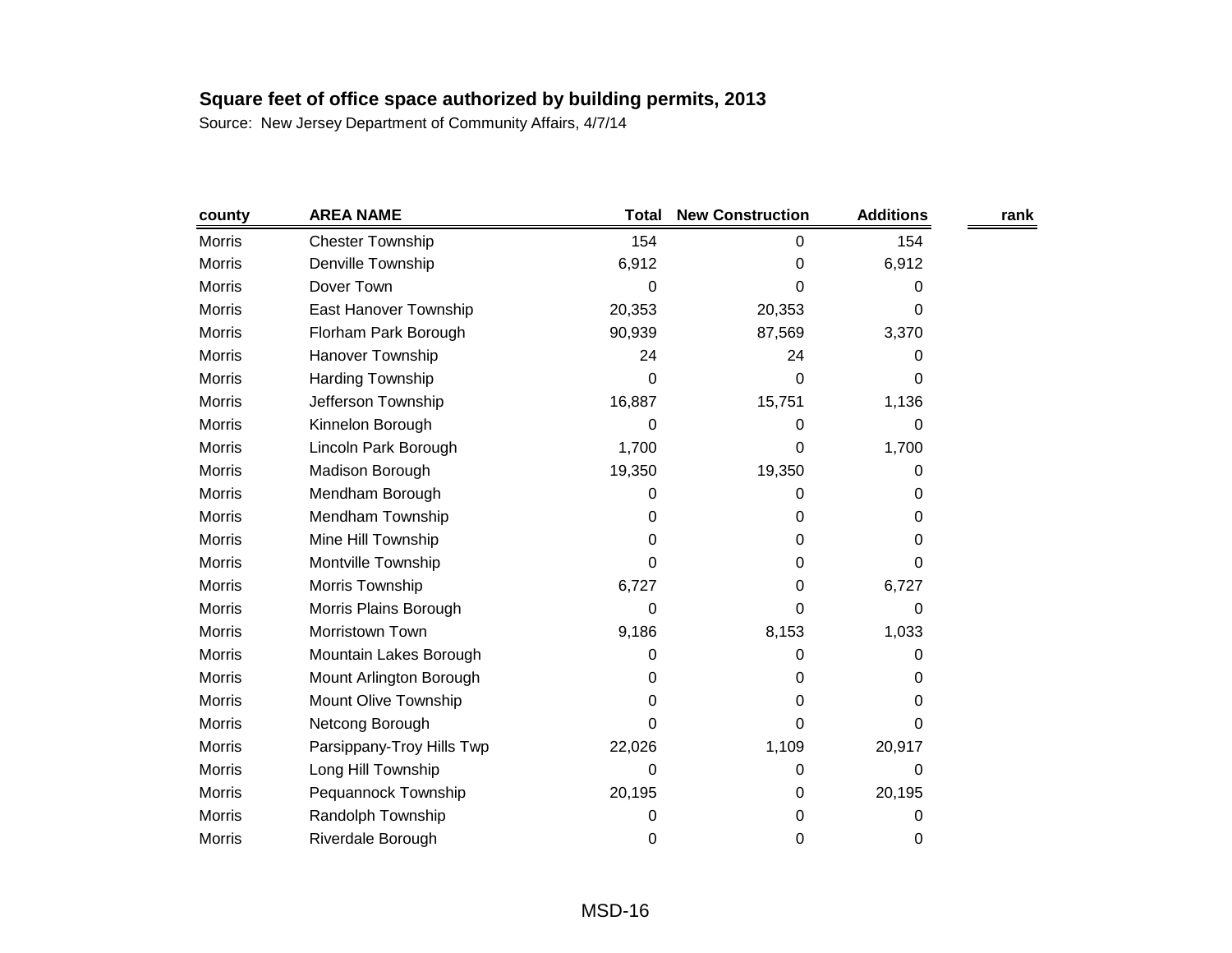| county        | <b>AREA NAME</b>               | <b>Total</b> | <b>New Construction</b> | <b>Additions</b> | rank |
|---------------|--------------------------------|--------------|-------------------------|------------------|------|
| <b>Morris</b> | Rockaway Borough               | 0            | 0                       | 0                |      |
| <b>Morris</b> | Rockaway Township              | 240          | 0                       | 240              |      |
| <b>Morris</b> | Roxbury Township               | 3,474        | 2,400                   | 1,074            |      |
| <b>Morris</b> | <b>Victory Gardens Borough</b> | 0            | 0                       | 0                |      |
| <b>Morris</b> | Washington Township            | 0            | 0                       | 0                |      |
| Morris        | <b>Wharton Borough</b>         | 0            | 0                       | 0                |      |
| Ocean         | Barnegat Light Borough         | 0            | 0                       | 0                |      |
| Ocean         | Bay Head Borough               | 960          | 960                     | 0                |      |
| Ocean         | Beach Haven Borough            | 0            | 0                       | 0                |      |
| Ocean         | Beachwood Borough              | 341          | 0                       | 341              |      |
| Ocean         | <b>Berkeley Township</b>       | 5,600        | 5,600                   | 0                |      |
| Ocean         | <b>Brick Township</b>          | 8,977        | 8,977                   | 0                |      |
| Ocean         | <b>Toms River Township</b>     | 75,390       | 32,833                  | 42,557           |      |
| Ocean         | Eagleswood Township            | 0            | O                       | 0                |      |
| Ocean         | Harvey Cedars Borough          | 0            | 0                       | 0                |      |
| Ocean         | <b>Island Heights Borough</b>  | 0            | 0                       | 0                |      |
| Ocean         | Jackson Township               | 29,980       | 29,980                  | 0                |      |
| Ocean         | Lacey Township                 | 31,216       | 31,216                  | 0                |      |
| Ocean         | Lakehurst Borough              | 0            | 0                       | 0                |      |
| Ocean         | Lakewood Township              | 37,621       | 23,933                  | 13,688           |      |
| Ocean         | Lavallette Borough             | 0            | 0                       | 0                |      |
| Ocean         | Little Egg Harbor Township     | 8,225        | 4,225                   | 4,000            |      |
| Ocean         | Long Beach Township            | 0            | 0                       | 0                |      |
| Ocean         | Manchester Township            | 20,236       | 20,236                  | 0                |      |
| Ocean         | Mantoloking Borough            | 0            | 0                       | 0                |      |
| Ocean         | Ocean Township                 | 0            | 0                       | 0                |      |
| Ocean         | Ocean Gate Borough             | 0            | 0                       | 0                |      |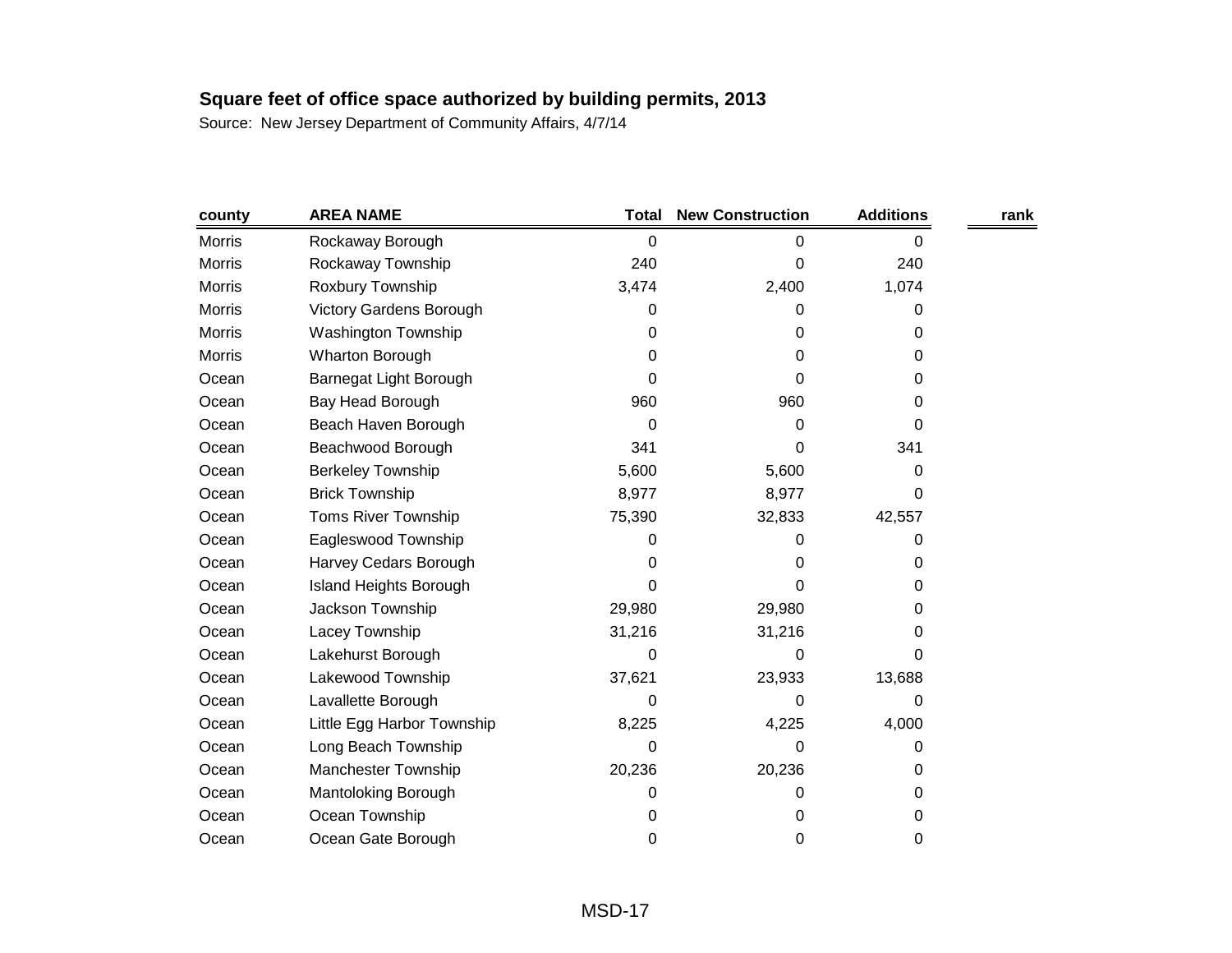| county  | <b>AREA NAME</b>             | <b>Total</b> | <b>New Construction</b> | <b>Additions</b> | rank |
|---------|------------------------------|--------------|-------------------------|------------------|------|
| Ocean   | Pine Beach Borough           | 0            | 0                       | 0                |      |
| Ocean   | <b>Plumsted Township</b>     | 0            | 0                       | 0                |      |
| Ocean   | Point Pleasant Borough       | 0            | 0                       | 0                |      |
| Ocean   | Point Pleasant Beach Boro    | 2,960        | 2,960                   | 0                |      |
| Ocean   | Seaside Heights Borough      | 0            | 0                       | 0                |      |
| Ocean   | Seaside Park Borough         | 0            | 0                       | 0                |      |
| Ocean   | Ship Bottom Borough          | 1,490        | 0                       | 1,490            |      |
| Ocean   | South Toms River Borough     | 0            | 0                       | 0                |      |
| Ocean   | <b>Stafford Township</b>     | 12,800       | 12,800                  | 0                |      |
| Ocean   | Surf City Borough            | 0            | 0                       | 0                |      |
| Ocean   | <b>Tuckerton Borough</b>     | 0            | 0                       | 0                |      |
| Ocean   | <b>Barnegat Township</b>     | 6,683        | 6,683                   | 0                |      |
| Passaic | <b>Bloomingdale Borough</b>  | 0            | 0                       | 0                |      |
| Passaic | <b>Clifton City</b>          | 44,238       | 11,550                  | 32,688           |      |
| Passaic | Haledon Borough              | 0            | 0                       | 0                |      |
| Passaic | Hawthorne Borough            | 49,000       | 0                       | 49,000           |      |
| Passaic | Little Falls Township        | 8,704        | 5,532                   | 3,172            |      |
| Passaic | North Haledon Borough        | 200          | 0                       | 200              |      |
| Passaic | Passaic City                 | 0            | 0                       | 0                |      |
| Passaic | Paterson City                | 0            | 0                       | 0                |      |
| Passaic | Pompton Lakes Borough        | 0            | 0                       | 0                |      |
| Passaic | Prospect Park Borough        | 0            | 0                       | 0                |      |
| Passaic | Ringwood Borough             | 0            | 0                       | 0                |      |
| Passaic | Totowa Borough               | 4,639        | 4,639                   | 0                |      |
| Passaic | Wanaque Borough              | 0            | 0                       | 0                |      |
| Passaic | Wayne Township               | 14,542       | 14,542                  | 0                |      |
| Passaic | <b>West Milford Township</b> | 0            | 0                       | 0                |      |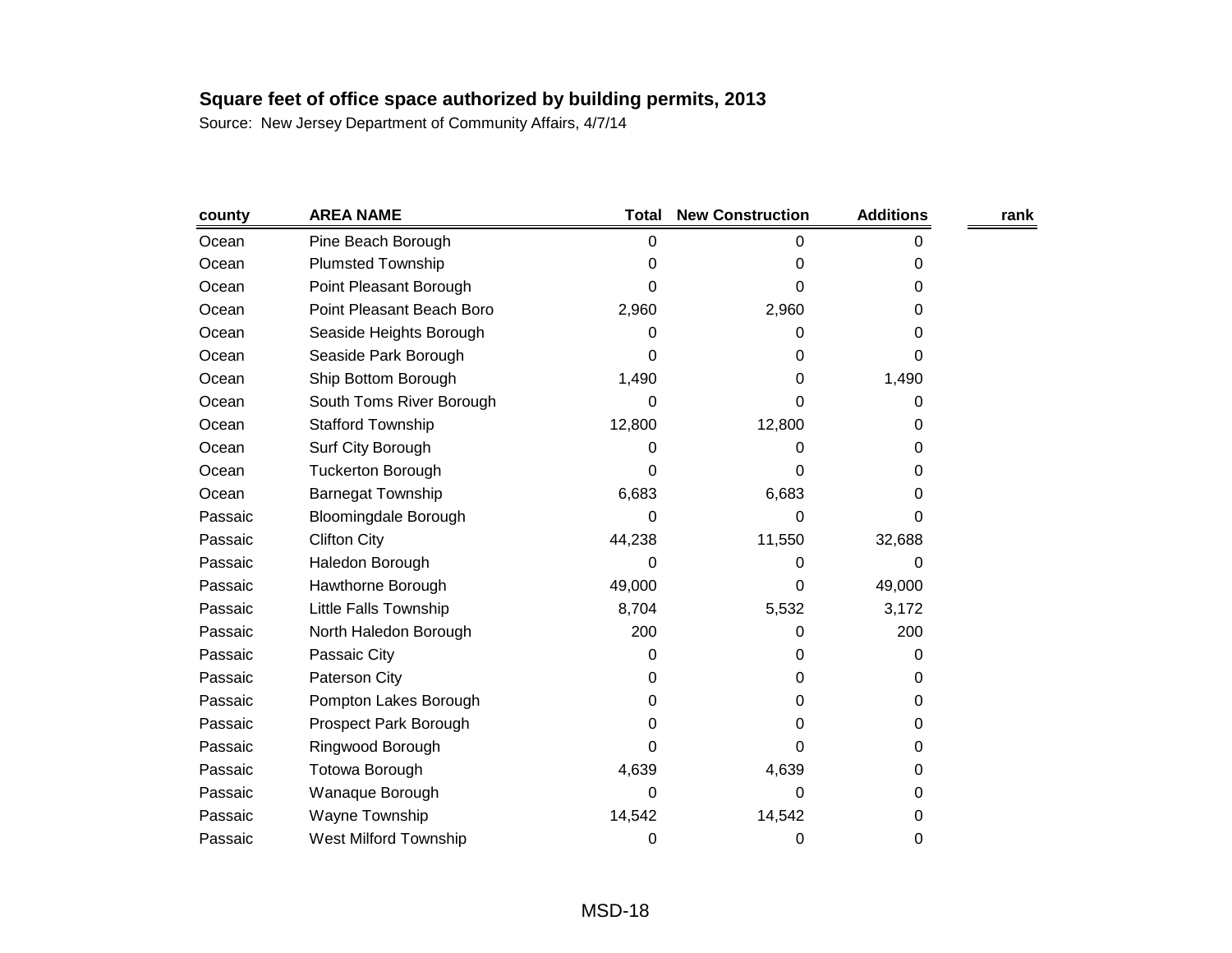| county   | <b>AREA NAME</b>                 | Total  | <b>New Construction</b> | <b>Additions</b> | rank |
|----------|----------------------------------|--------|-------------------------|------------------|------|
| Passaic  | Woodland Park Borough            | 0      | 0                       | 0                |      |
| Salem    | Alloway Township                 | 0      | 0                       | 0                |      |
| Salem    | Elmer Borough                    | 8,900  | 8,900                   | 0                |      |
| Salem    | Elsinboro Township               | 0      | 0                       | 0                |      |
| Salem    | Lower Alloways Creek Twp         | 0      | 0                       | 0                |      |
| Salem    | Mannington Township              | 0      | 0                       | 0                |      |
| Salem    | <b>Oldmans Township</b>          | 3,600  | 3,600                   | 0                |      |
| Salem    | Penns Grove Borough              | 0      | 0                       | 0                |      |
| Salem    | Pennsville Township              | 0      | 0                       | 0                |      |
| Salem    | Pilesgrove Township              | 0      | 0                       | 0                |      |
| Salem    | Pittsgrove Township              | 5,400  | 5,400                   | 0                |      |
| Salem    | Quinton Township                 | 0      | 0                       | 0                |      |
| Salem    | Salem City                       | 0      | 0                       | 0                |      |
| Salem    | <b>Carneys Point Township</b>    | 0      | 0                       | 0                |      |
| Salem    | <b>Upper Pittsgrove Township</b> | 0      | 0                       | 0                |      |
| Salem    | Woodstown Borough                | 0      | 0                       | 0                |      |
| Somerset | <b>Bedminster Township</b>       | 7,338  | 7,338                   | 0                |      |
| Somerset | <b>Bernards Township</b>         | 1,500  | 0                       | 1,500            |      |
| Somerset | Bernardsville Borough            | 0      | 0                       | 0                |      |
| Somerset | Bound Brook Borough              | 0      | 0                       | 0                |      |
| Somerset | <b>Branchburg Township</b>       |        | 0                       |                  |      |
| Somerset | <b>Bridgewater Township</b>      | 34,992 | 34,992                  | 0                |      |
| Somerset | Far Hills Borough                | 0      | 0                       | 0                |      |
| Somerset | Franklin Township                | 70,100 | 70,100                  | 0                |      |
| Somerset | Green Brook Township             | 0      | o                       | 0                |      |
| Somerset | <b>Hillsborough Township</b>     | 0      | 0                       | 0                |      |
| Somerset | Manville Borough                 | 0      | 0                       | 0                |      |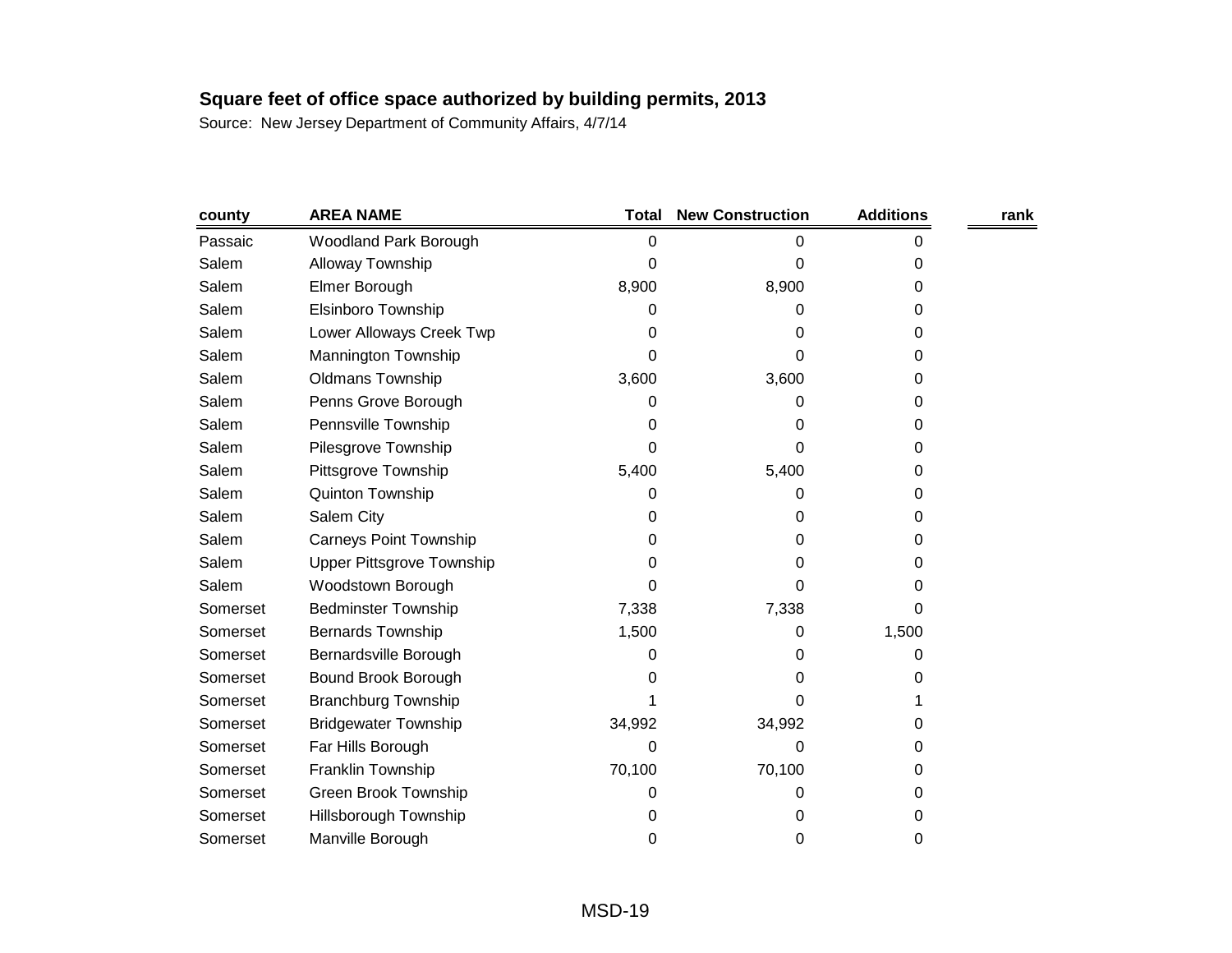| county        | <b>AREA NAME</b>             | <b>Total</b> | <b>New Construction</b> | <b>Additions</b> | rank |
|---------------|------------------------------|--------------|-------------------------|------------------|------|
| Somerset      | Millstone Borough            | 0            | 0                       | 0                |      |
| Somerset      | Montgomery Township          | 9,350        | 9,350                   | 0                |      |
| Somerset      | North Plainfield Borough     | 5,184        | 3,840                   | 1,344            |      |
| Somerset      | Peapack and Gladstone Boroug | 0            | 0                       | 0                |      |
| Somerset      | Raritan Borough              | 7,061        | 7,061                   | 0                |      |
| Somerset      | Rocky Hill Borough           | 0            | 0                       | 0                |      |
| Somerset      | Somerville Borough           | 0            | 0                       | 0                |      |
| Somerset      | South Bound Brook Boro       | 0            | 0                       | 0                |      |
| Somerset      | Warren Township              | 424          | 0                       | 424              |      |
| Somerset      | Watchung Borough             | 0            | 0                       | 0                |      |
| <b>Sussex</b> | Andover Borough              | 0            | 0                       | 0                |      |
| <b>Sussex</b> | Andover Township             | 48           | 0                       | 48               |      |
| <b>Sussex</b> | <b>Branchville Borough</b>   | 0            | 0                       | 0                |      |
| <b>Sussex</b> | <b>Byram Township</b>        | 0            | 0                       | 0                |      |
| <b>Sussex</b> | <b>Frankford Township</b>    | 0            | 0                       | 0                |      |
| <b>Sussex</b> | Franklin Borough             | 0            | 0                       | 0                |      |
| <b>Sussex</b> | Fredon Township              | 0            | 0                       | 0                |      |
| <b>Sussex</b> | <b>Green Township</b>        | 0            | 0                       | 0                |      |
| <b>Sussex</b> | Hamburg Borough              | 0            | 0                       | 0                |      |
| <b>Sussex</b> | Hampton Township             | 24,290       | 24,290                  | 0                |      |
| <b>Sussex</b> | Hardyston Township           | 0            | 0                       | 0                |      |
| <b>Sussex</b> | <b>Hopatcong Borough</b>     | 0            | 0                       | 0                |      |
| <b>Sussex</b> | Lafayette Township           | 0            | 0                       | 0                |      |
| <b>Sussex</b> | Montague Township            | 1,000        | 0                       | 1,000            |      |
| <b>Sussex</b> | Newton Town                  | 0            | 0                       | 0                |      |
| <b>Sussex</b> | Ogdensburg Borough           | 0            | 0                       | 0                |      |
| <b>Sussex</b> | Sandyston Township           | 0            | 0                       | 0                |      |
|               |                              |              |                         |                  |      |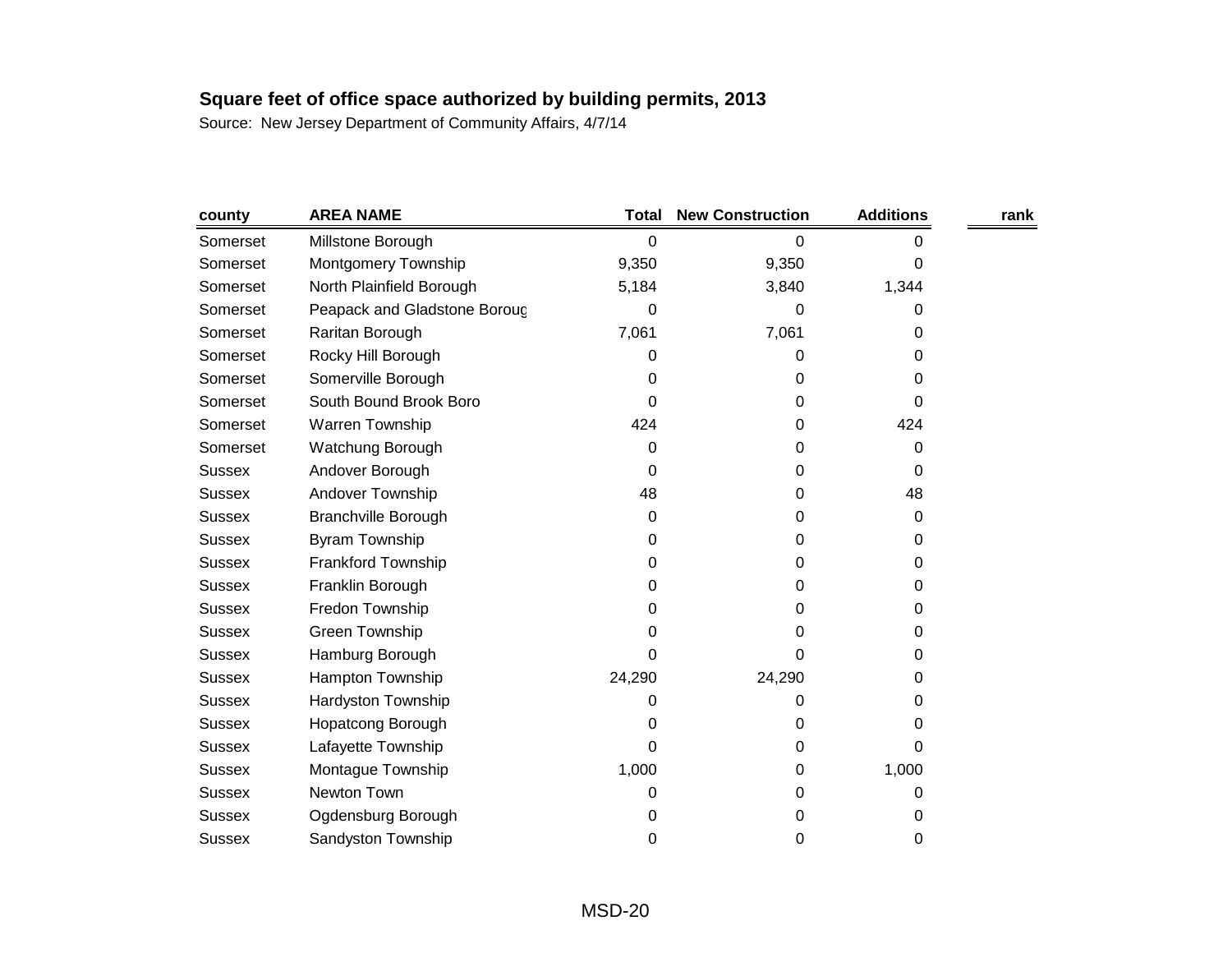| county        | <b>AREA NAME</b>                 | <b>Total</b> | <b>New Construction</b> | <b>Additions</b> | rank |
|---------------|----------------------------------|--------------|-------------------------|------------------|------|
| <b>Sussex</b> | Sparta Township                  | 4,000        | 4,000                   | 0                |      |
| <b>Sussex</b> | Stanhope Borough                 | 0            | 0                       | 0                |      |
| <b>Sussex</b> | <b>Stillwater Township</b>       | 0            | 0                       | 0                |      |
| <b>Sussex</b> | Sussex Borough                   | 0            | 0                       | 0                |      |
| <b>Sussex</b> | Vernon Township                  | 444          | 120                     | 324              |      |
| <b>Sussex</b> | <b>Walpack Township</b>          | 0            | 0                       | 0                |      |
| <b>Sussex</b> | Wantage Township                 | 0            | 0                       | 0                |      |
| Union         | <b>Berkeley Heights Township</b> | 0            | 0                       | 0                |      |
| Union         | <b>Clark Township</b>            | 157,040      | 157,040                 | 0                |      |
| Union         | Cranford Township                | 12,171       | 3,058                   | 9,113            |      |
| Union         | <b>Elizabeth City</b>            | 16,529       | 15,732                  | 797              |      |
| Union         | Fanwood Borough                  | 805          | 735                     | 70               |      |
| Union         | Garwood Borough                  | 4,341        | 4,341                   | 0                |      |
| Union         | Hillside Township                | 1,476        | 1,476                   | 0                |      |
| Union         | Kenilworth Borough               | 2,728        | 0                       | 2,728            |      |
| Union         | Linden City                      | 502,793      | 499,920                 | 2,873            |      |
| Union         | Mountainside Borough             | 0            | 0                       | 0                |      |
| Union         | New Providence Borough           | 0            | 0                       | 0                |      |
| Union         | <b>Plainfield City</b>           | 0            | 0                       | 0                |      |
| Union         | <b>Rahway City</b>               | 0            | 0                       | 0                |      |
| Union         | Roselle Borough                  | 0            | 0                       | 0                |      |
| Union         | Roselle Park Borough             | 0            | 0                       | 0                |      |
| Union         | Scotch Plains Township           | 0            | 0                       | 0                |      |
| Union         | Springfield Township             | 31,331       | 31,331                  | 0                |      |
| Union         | <b>Summit City</b>               | 0            | 0                       | 0                |      |
| Union         | Union Township                   | 35,413       | 443                     | 34,970           |      |
| Union         | <b>Westfield Town</b>            | 15,831       | 11,146                  | 4,685            |      |